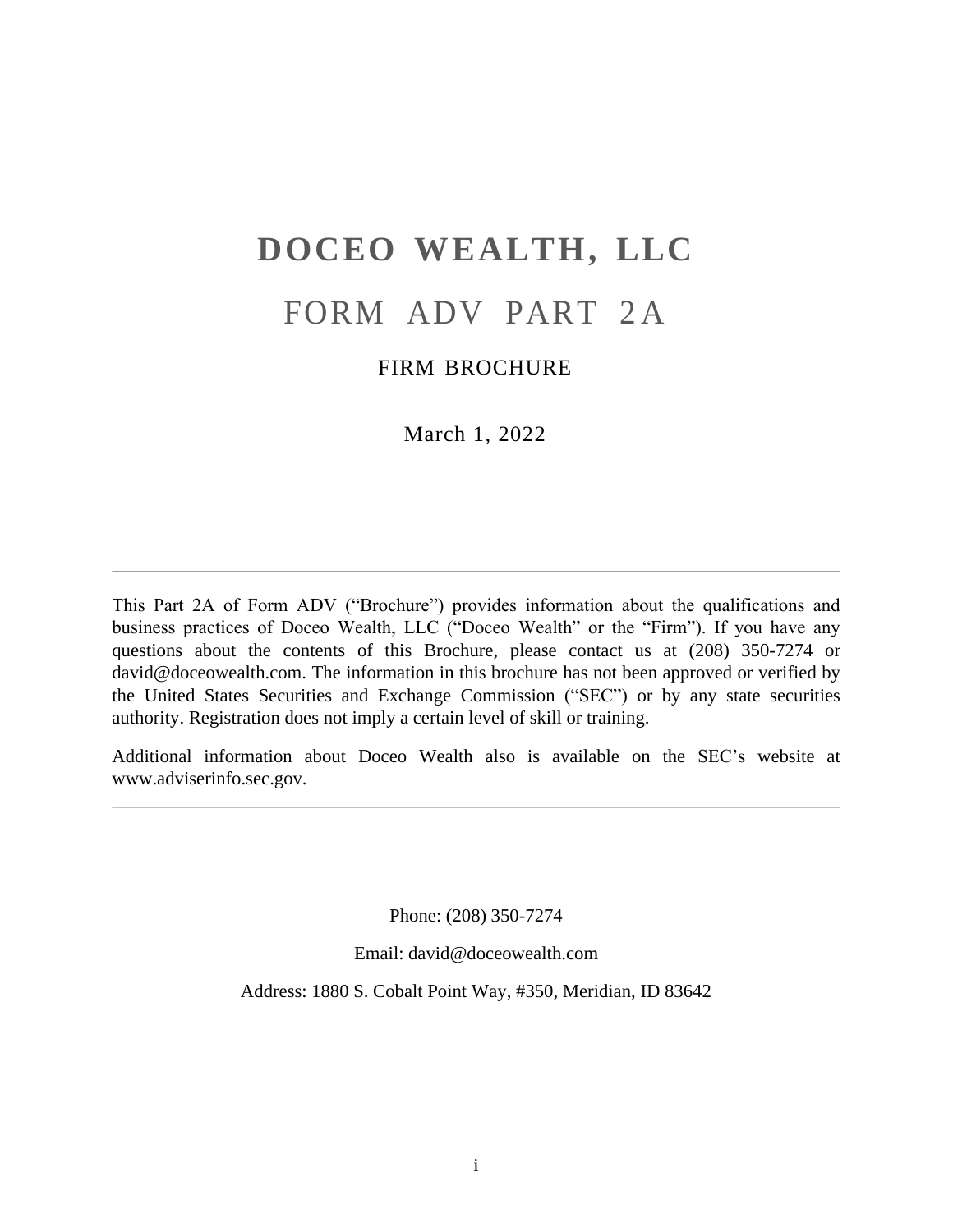<span id="page-1-0"></span>This version of Doceo Wealth's Brochure, dated January 26, 2022, is our Annual Amendment brochure document and discusses our business and material changes since the Other-Than-Annual filing from June 2021. It contains information regarding our business practices as well as a description of potential conflicts of interest relating to our advisory business that could affect a client's account with us.

## MATERIAL CHANGES SINCE THE LAST UPDATE

- Item 12 has been amended to add a new custodian, Vantage Retirement Plans, LLC.
- Doceo Wealth has updated its Brochure to disclose that it may provide 1031 Exchange consulting services for a flat fee. Please see Items 4 and 5 for more information.

## FULL BROCHURE AVAILABLE

We will provide a new version of the Brochure as necessary when updates or new information are added, at any time, without charge. To request a complete copy of our Brochure, contact us by telephone at (208) 350-7274 or by email to [david@doceowealth.com.](mailto:david@doceowealth.com)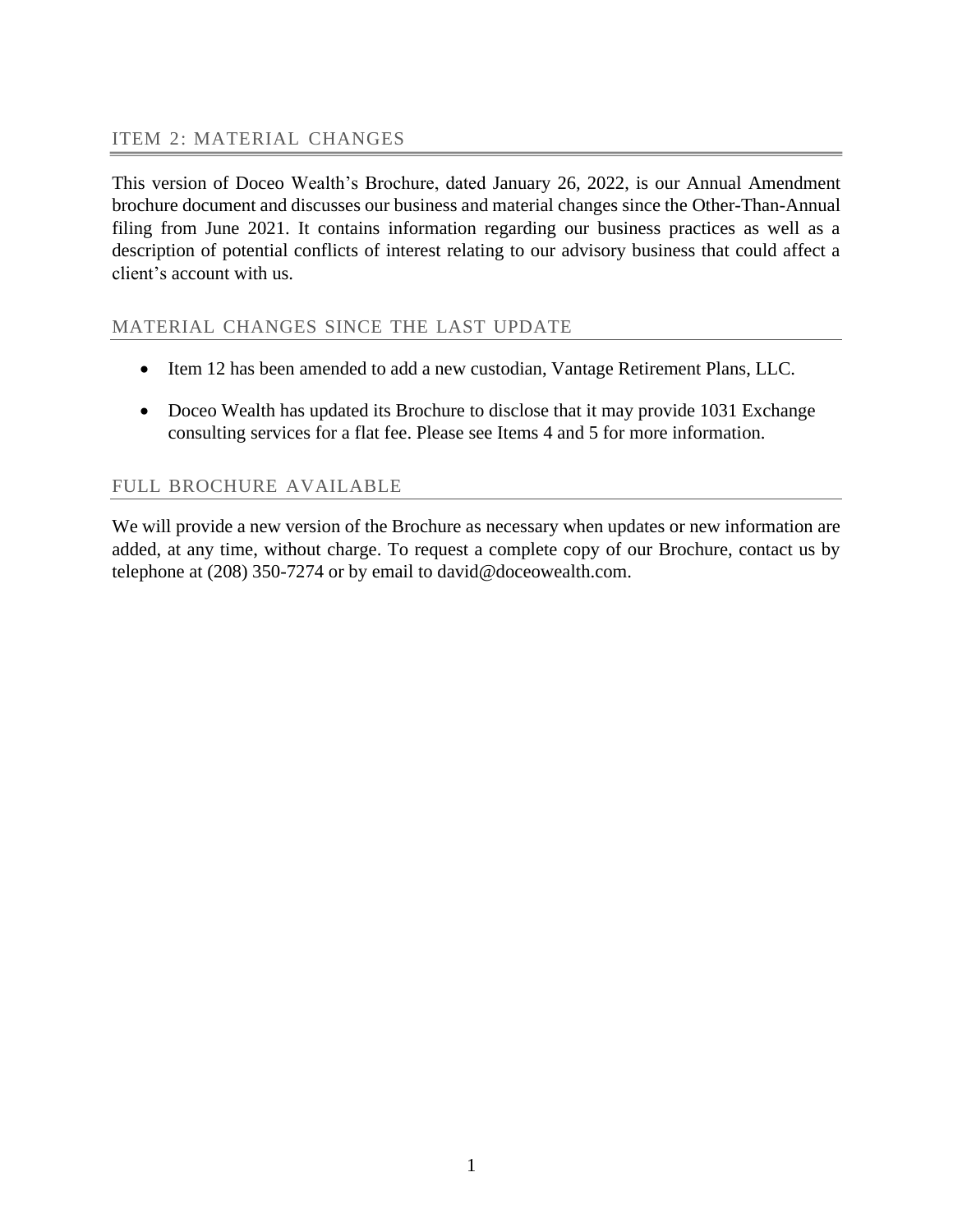## <span id="page-2-0"></span>**ITEM 3: TABLE OF CONTENTS**

| Item 11: Code of Ethics, Participation or Interest in Client Transactions and Personal Trading. 19 |  |
|----------------------------------------------------------------------------------------------------|--|
|                                                                                                    |  |
|                                                                                                    |  |
|                                                                                                    |  |
|                                                                                                    |  |
|                                                                                                    |  |
|                                                                                                    |  |
|                                                                                                    |  |
|                                                                                                    |  |
|                                                                                                    |  |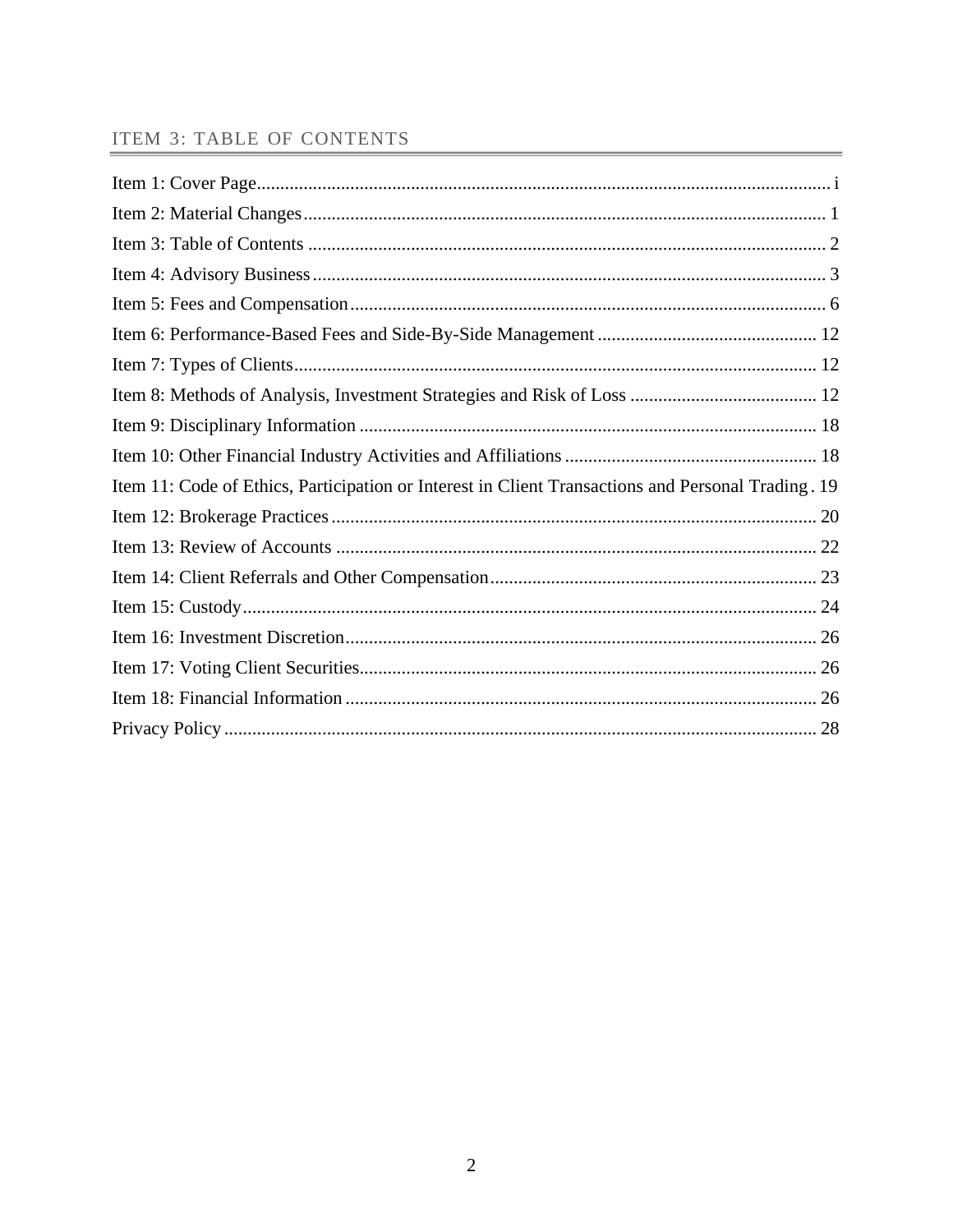## <span id="page-3-0"></span>A. FIRM DESCRIPTION

Doceo Wealth, LLC ("Doceo Wealth" or the "Firm"), an Idaho Limited Liability Company, was founded in 2018 as Altruist Advisors, LLC. In July 2020, we changed the name to Doceo Wealth, LLC. The Firm is based in Meridian, Idaho and has been in business as an investment adviser since 2020.

David N. Johan is the Owner of Doceo Wealth.

## B. TYPES OF ADVISORY SERVICES

## INVESTMENT ADVISORY SERVICES

We provide discretionary portfolio management services to our clients, based on the specific needs and objectives of such persons and the suitability of products and services. Doceo Wealth shall be granted full discretion and authority to manage the client's account. Accordingly, we are authorized to perform various functions without further approval from the client, such as the determination of securities to be purchased or to be sold without permission from the client prior to each transaction. We do not act as a custodian of client assets, and the client always maintains control of their assets.

Before engaging us to provide any of the aforementioned investment advisory services, we require that the client review and sign a written investment management agreement ("IMA"). The IMA outlines the services and fees the clients will incur pursuant to the IMA with Doceo Wealth.

Upon signing the IMA, we will meet with the client to understand their current financial situation, existing resources, financial goals, and risk tolerance. Based on what is learned, an investment approach is presented to the client. Portfolios will be designed to meet a particular investment goal, determined to be suitable to the client's situation. Once the appropriate portfolio is determined, portfolios are continuously and regularly monitored and, if necessary, rebalanced based upon the client's individual needs, stated goals, and objectives. Doceo Wealth's investment advisory services include, but are not limited to, the following:

- Investment Strategy
- Asset Allocation
- Regular Portfolio Monitoring
- Security Selection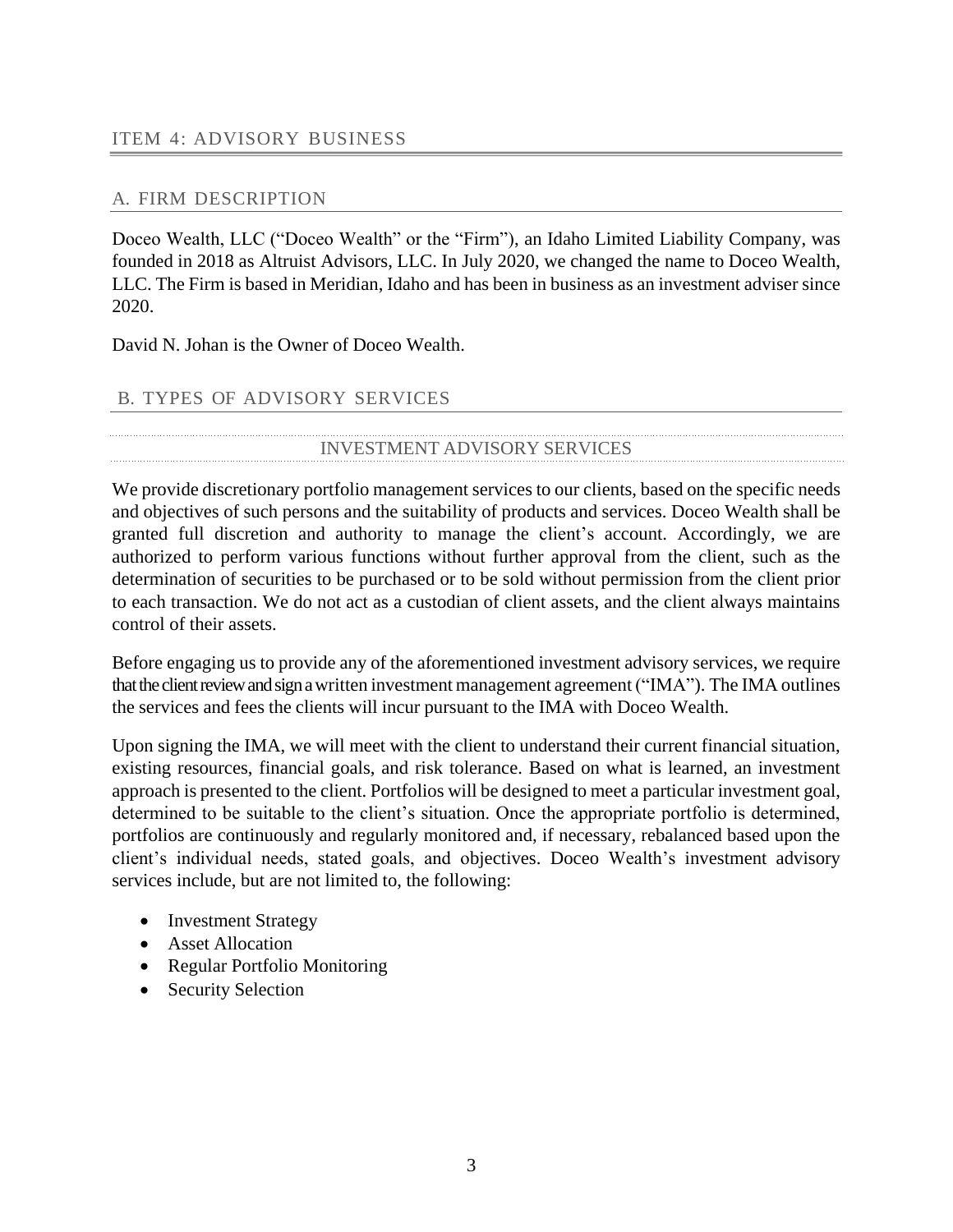Occasionally, Doceo Wealth also provides 1031 Exchange consulting services, which, based on the client's individual circumstances, may include but are not limited to the following: finding replacement properties, connecting the client with qualified intermediaries, and developing the exchange strategy. Clients receiving 1031 Exchange consulting services are charged an additional fixed fee as described in Item 5.

#### INVESTMENT ADVISORY SERVICES FOR BUSINESS RETIREMENT PLANS

Doceo Wealth offers investment advisory services specifically tailored to the needs and special circumstances of businesses, including their pension and retirement plans. These services are generally provided in conjunction with other professionals and include investment management services for pension and profit-sharing plans, 401(k) plans, 403(b) plans, SEP IRA plans, SIMPLE IRA plans, non-qualified deferred compensation plans, asset protection plans, executive salary continuation plans, cross-purchase and stock redemption agreements, and employee advisory services.

We also provide general investment advisory services specifically tailored to the needs of trustees or other fiduciaries, including, but not limited to, those meeting the definition of a "fiduciary" under the Employee Retirement Income Security Act of 1974 ("ERISA") or an employee benefit plan subjectto ERISA.

## FINANCIAL PLANNING SERVICES

We provide our clients with an in-depth analysis of their current financial situation, as well as detailed recommendations relating to the client's financial goals. These services are provided on a non-discretionary basis. Financial planning services do not involve the active management of client accounts, but instead focus on a client's overall financial situation. Financial planning can be described as helping an individual to determine and set their long-term financial goals through investments, tax planning, asset allocation, risk management, retirement planning, and other means. The role of the financial planner is to find ways to help the client understand their overall financial situation and set financial objectives.

Our financial planning services may include the following:

- Detailed Net Worth Statement
- Current Asset Allocation Analysis
- Asset Allocation Recommendation
- Investment Policy Statement
- Detailed Retirement Plan
- Monte Carlo Probability Analysis
- Detailed Emergency Fund Plan
- Detailed Survivor Needs Plan
- Detailed Disability Needs Plan
- Summary Long-Term Care Plan
- Summary Insurance Audit Repor

An inherent conflict exists between the interests of Doceo Wealth and the interests of the client. The client is under no obligation to act upon Doceo Wealth's recommendations. Should the client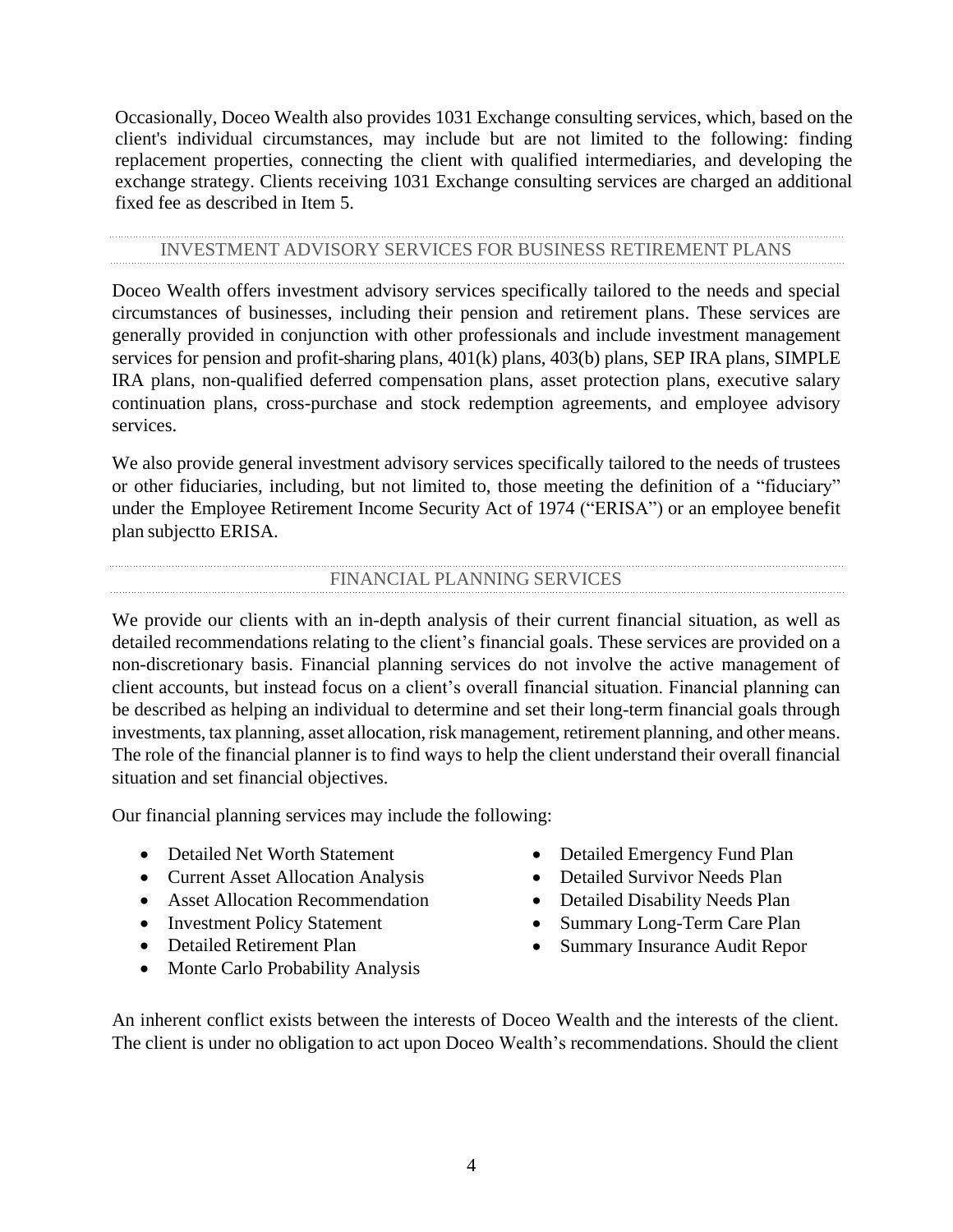elect to act on any recommendation made by Doceo Wealth, the client is under no obligation to affect the transaction through the Firm.

## THIRD-PARTY SEPARATELY MANAGED ACCOUNT PROGRAMS

Doceo Wealth offers services to act as a solicitor for, and offers advice about, various third-party separately managed account programs sponsored by unaffiliated investment advisors. In thirdparty separately managed account programs, the program sponsor selects the investments, monitors and evaluates investment performance, executes portfolio transactions without commission charges, and provides custodial services.

Typically, these services are quoted as a single fee which the client pays to the program sponsor. A separate agreement between Doceo Wealth and the client addresses our portion of that fee. Thirdparty separately managed account programs provide separate fee program brochures which discuss total fees. Since portfolio fees and fees for brokerage services vary based on the wrapprogram, the size of the account being managed and the clearing firm at which trades are transacted, Doceo Wealth will seek to assure that the client is charged a competitive rate according to the size of the account being managed. However, please note that the fees charged by the program sponsor, including brokerage and custodial fees, may exceed the cost of separately negotiated and obtained brokerage, custody and other services.

The client will receive performance reports, account value and billing information at least quarterly, and in some cases monthly, depending on the program used. The client will be contacted periodically for a financial review, with interim reviews available upon request.

A minimum investable asset may be required. However, Doceo Wealth may waive such minimum at its sole discretion.

## C. TAILORED RELATIONSHIPS

At Doceo Wealth, we offer the same suite of services to all our clients. The management services and recommendations offered by the Firm are based on the individual needs of our clients and the suitability of products and services.

## D. WRAP FEE PROGRAMS

## **Doceo Wealth does not participate in and is not a sponsor of wrap fee programs.**

Wrap Fee Programs are arrangements between broker-dealers, investment advisers, banks and other financial institutions, and affiliated and unaffiliated investment advisers through which the clients of such firms receive discretionary investment advisory, execution, clearing and custodial services in a "bundled" form. In exchange for these "bundled" services, the clients pay an allinclusive (or "wrap") fee determined as a percentage of the assets held in the wrap account.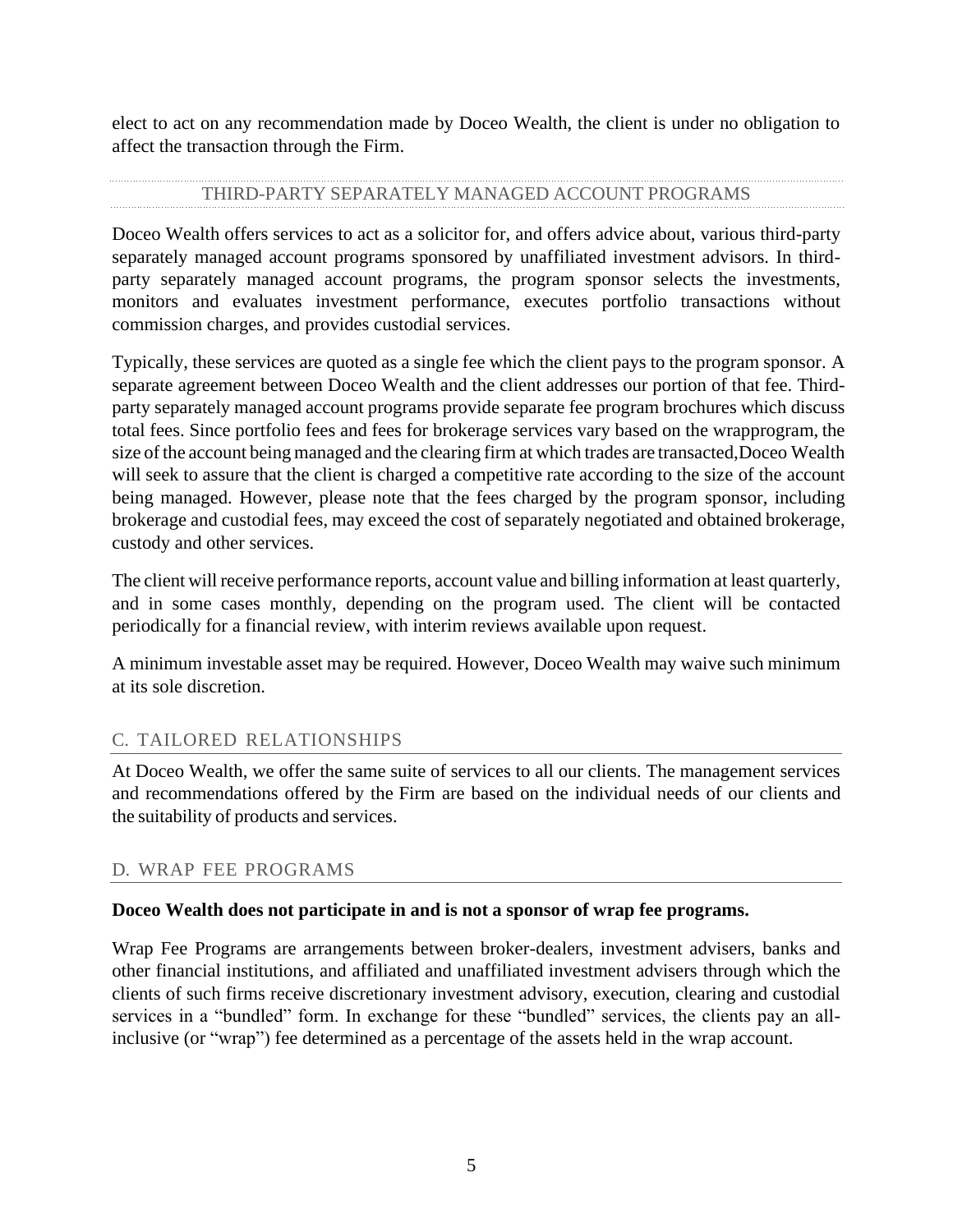#### E. ASSETS UNDER MANAGEMENT

When calculating regulatory assets under management, an investment adviser must include the value of any advisory account over which it exercises continuous and regular advisory or management services. As of December 31, 2021, Doceo Wealth manages \$125,407,070 in assets on a discretionary basis and \$0 in assets on a non-discretionary basis.

#### <span id="page-6-0"></span>ITEM 5: FEES AND COMPENSATION

## A. FEE SCHEDULE

#### INVESTMENT ADVISORY SERVICES

Upon engagement, Doceo Wealth will charge clients a \$2,500.00 account setup fee and an investment management fee for its investment advisory services. The investment management fee is an annual fee based on a percentage of the value of the client's assets under management, including all cash and other assets in the account (valued at liquidation value) (the "Account Value"), as follows:

| <b>Total Assets Under</b><br><b>Management</b> | <b>Annual Fee</b> |
|------------------------------------------------|-------------------|
| Less than \$1,000,000.00                       | 1.50 %            |
| \$1,000,000.01 to \$2,500,000.00               | $1.25\%$          |
| \$2,500,000.01 and above                       | $1.00\%$          |

The account setup fee and investment management fee charged is subject to negotiation with each client based on the client's characteristics and may differ from client to client.

For 1031 Exchange consulting, Doceo Wealth will charge an additional flat fee not to exceed \$100,000. The specific fee to be charged is based on the scope and complexity of the engagement with the client and will be outlined in the signed agreement.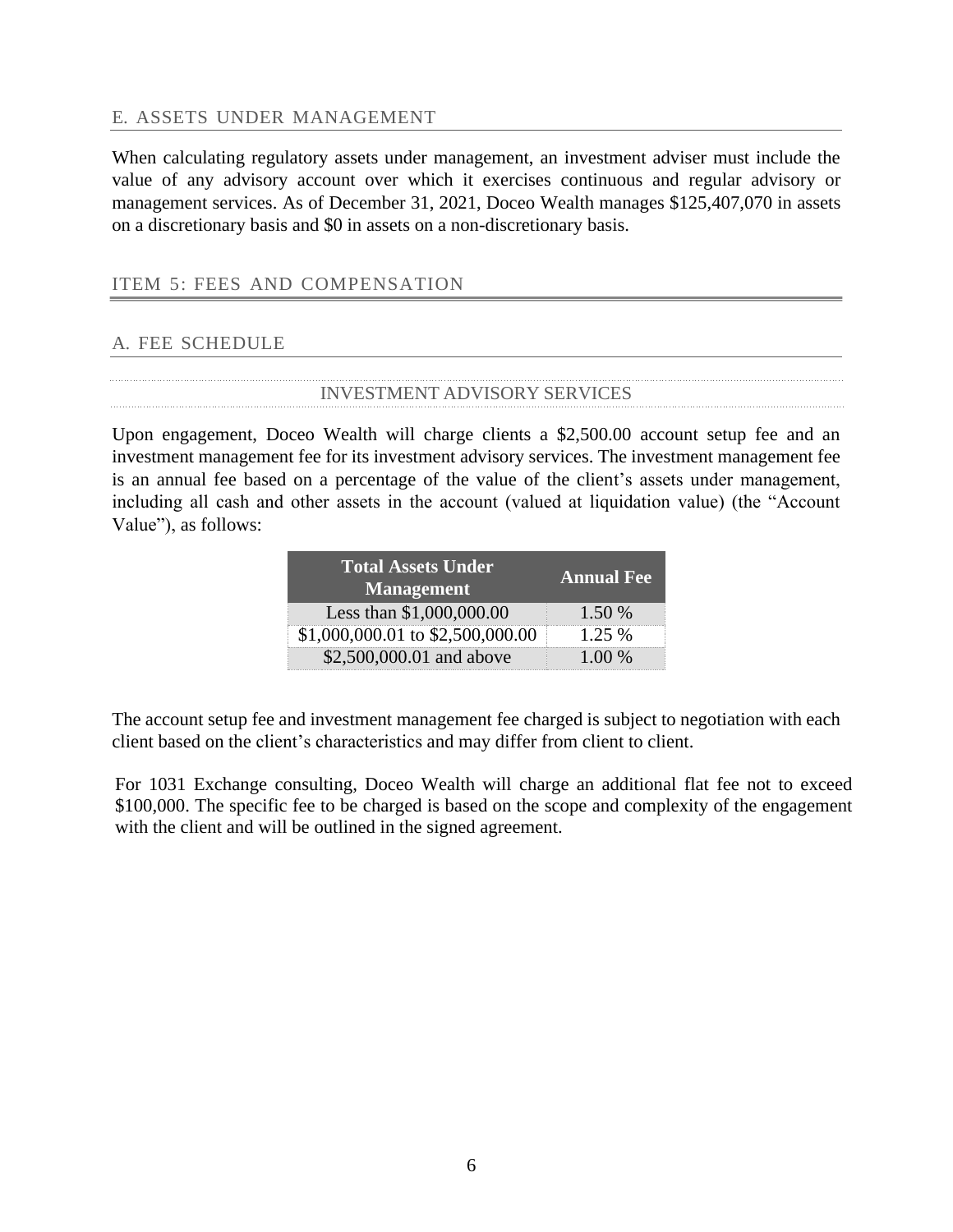#### INVESTMENT ADVISORY SERVICES FOR BUSINESS RETIREMENT PLANS

Clients engaging Doceo Wealth for investment advisory services for business retirement plans will be charged a \$2,500.00 account setup fee and an investment management fee for its investment advisory services. The investment management fee is an annual fee based on a percentage of the value of the client's Account Value as follows:

| <b>Total Assets Under</b><br><b>Management</b> | <b>Annual Fee</b> |
|------------------------------------------------|-------------------|
| Less than \$1,000,000                          | $1.00\%$          |
| \$1,000,000.01 to \$2,500,000.00               | 0.75%             |
| \$2,500,000.01 to \$5,000,000                  | $0.50\%$          |
| \$5,000,000.01 and above                       | 0.35%             |

The account setup fee and investment management fee charged is subject to negotiation with each client based on the client's characteristics and may differ from client to client.

## FINANCIAL PLANNING SERVICES

Doceo Wealth's financial planning services are offered on an annual flat fee basis. The estimated and actual billed fee is based on the scope and complexity of services provided to each individual client. Our annual financial planning fees range from \$1,500 to \$50,000, and our hourly rate is \$175.00 per hour. Should the scope of services require it, Doceo Wealth may charge its clients a separate planning fee for financial product due diligence services. At the outset, we will establish and disclose to the client all applicable fees, fee payment arrangements, and terms of the engagement in the client agreement executed between Doceo Wealth and the client prior to providing any financial services.If additional services or changes to the engagement which exceed the estimated fee are required, Doceo Wealth will notify the client as soon as possible to discuss the necessary additional fees. The financial planning services fees may be negotiable based on the complexity and scope of the services, as well as the client's financial situation and objectives.

#### B. PAYMENT OF FEES

## INVESTMENT ADVISORY SERVICES & INVESTMENT ADVISORY SERVICES FOR BUSINESS RETIREMENT PLANS

Unless other specified, fees are charged quarterly in advance. The client's first billing cycle will be prorated based on the number of days the client's account was open and how much was funded into the account during their first quarter.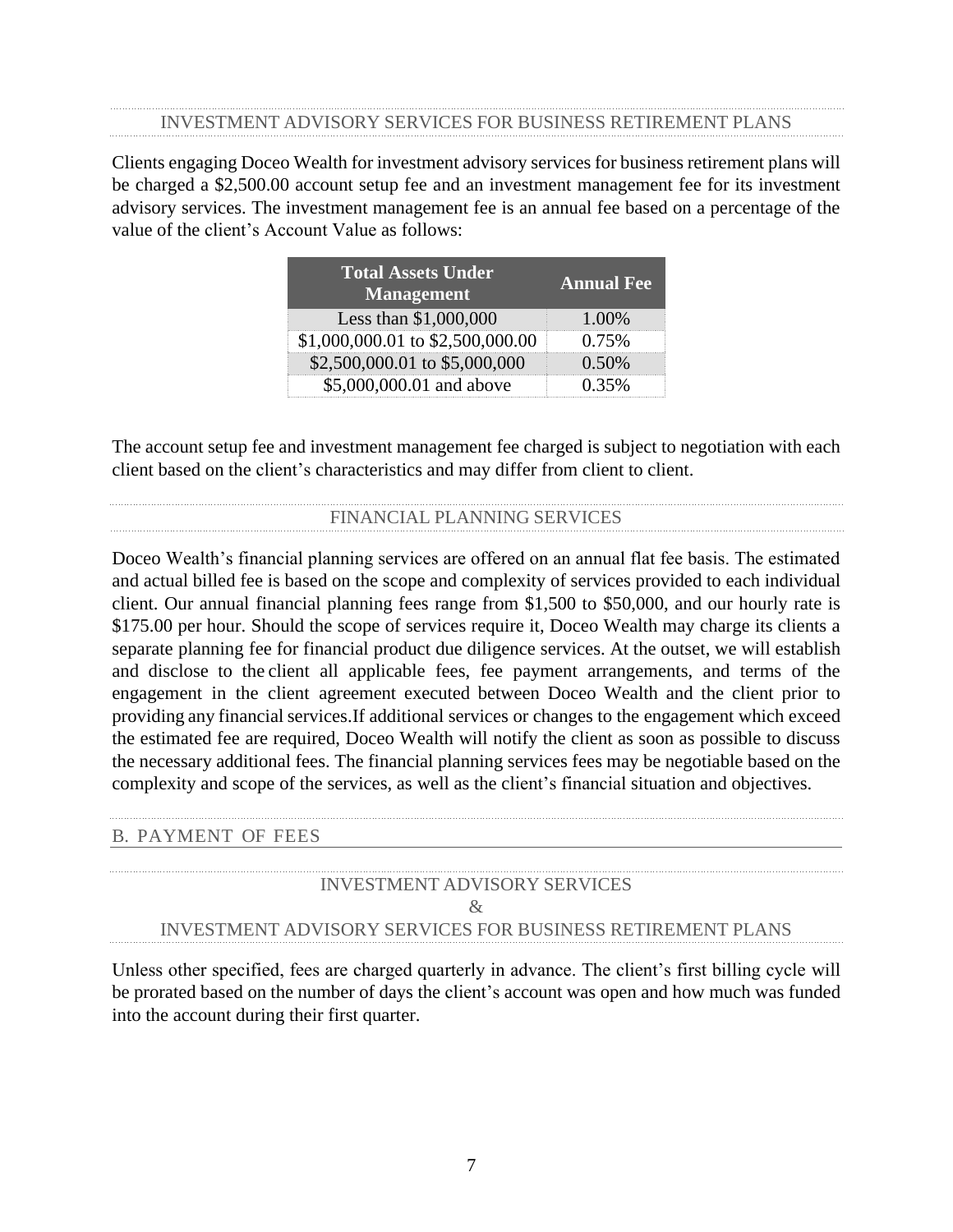## *Payment Processing on Liquid Managed Securities Accounts*

In determining the fee on liquid managed securities accounts, Doceo Wealth will measure the value of the client's assets under management on the last day of the month immediately precedingthe billing cycle. For liquid managed securities, fees due to Doceo Wealth will be deducted by the Firm directly from the client's account under management and paid to DoceoWealth. The client will provide written authorization permitting the fees to be paid directly from the account. Both Doceo Wealth's advisory agreement and the custodial/clearing agreement may authorize the custodian to debit the account for Doceo Wealth's management fees and to directlyremit that fee to Doceo Wealth in compliance with regulatory procedures.

Under certain circumstances, such as assets held in qualified account (i.e. IRA, Roth IRA, etc.), the clientmay elect to have fees deducted from a separate non-qualified account. Additionally, the client may elect to pay Doceo Wealth by check.

In the limited event that Doceo Wealth bills the client directly, payment in full is expected upon invoice presentation. All checks are due within ten (10) days from receipt of invoice. If the client fails to pay their fee within thirty (30) days of the billing date, Doceo Wealth reserves the right to charge interest at the highest rate permitted by law, and the Firm shall be entitled to reimbursement of its costs of collecting such fees and interest, including reasonable attorneys' fees, on all outstanding fees and interest due to Doceo Wealth.

## *Payment Processing on Illiquid Direct Participation Program Accounts*

In determining the fee on illiquid direct participation program accounts, Doceo Wealth captures the value of the investment or fund as reported by the investment sponsor on the last day of the month immediately preceding the billing cycle. We do not use any other method for valuing illiquid investments, such as published values on auction sites or secondary markets, tender offers by third parties or the investment sponsor, or valuations as published by third party research providers. Investment sponsors' practices vary as to the timing of their valuation reporting, ranging from daily, monthly, quarterly, or annually – some do not update the valuation of its investment or funduntil it has achieved a liquidity event. The underlying or intrinsic value of an illiquid investment may be higher or lower than its published valuation. Given the volatility of the valuation of the underlying investments and the difficulty in assessing a true valuation, which would be speculativein nature, Doceo Wealth does not reconcile any differences between the fees it charges (as based on the investment sponsor's published valuation) and a potentially more accurate fee based on another method of valuation. In the event an updated valuation has not been provided by the investment sponsor, Doceo Wealth will use the valuation from the prior billing cycle. Consequently, we may charge a fee that is higher or lower than the fair market value of the underlying investments.

For illiquid direct participation program accounts, fees due to Doceo Wealth are typically deducted by Doceo Wealth directly from the client's account under management and will be paid to Doceo Wealth. The client will provide written authorization permitting the fees to be paid directly from the account. Both Doceo Wealth's advisory agreement and the custodial/clearing agreement may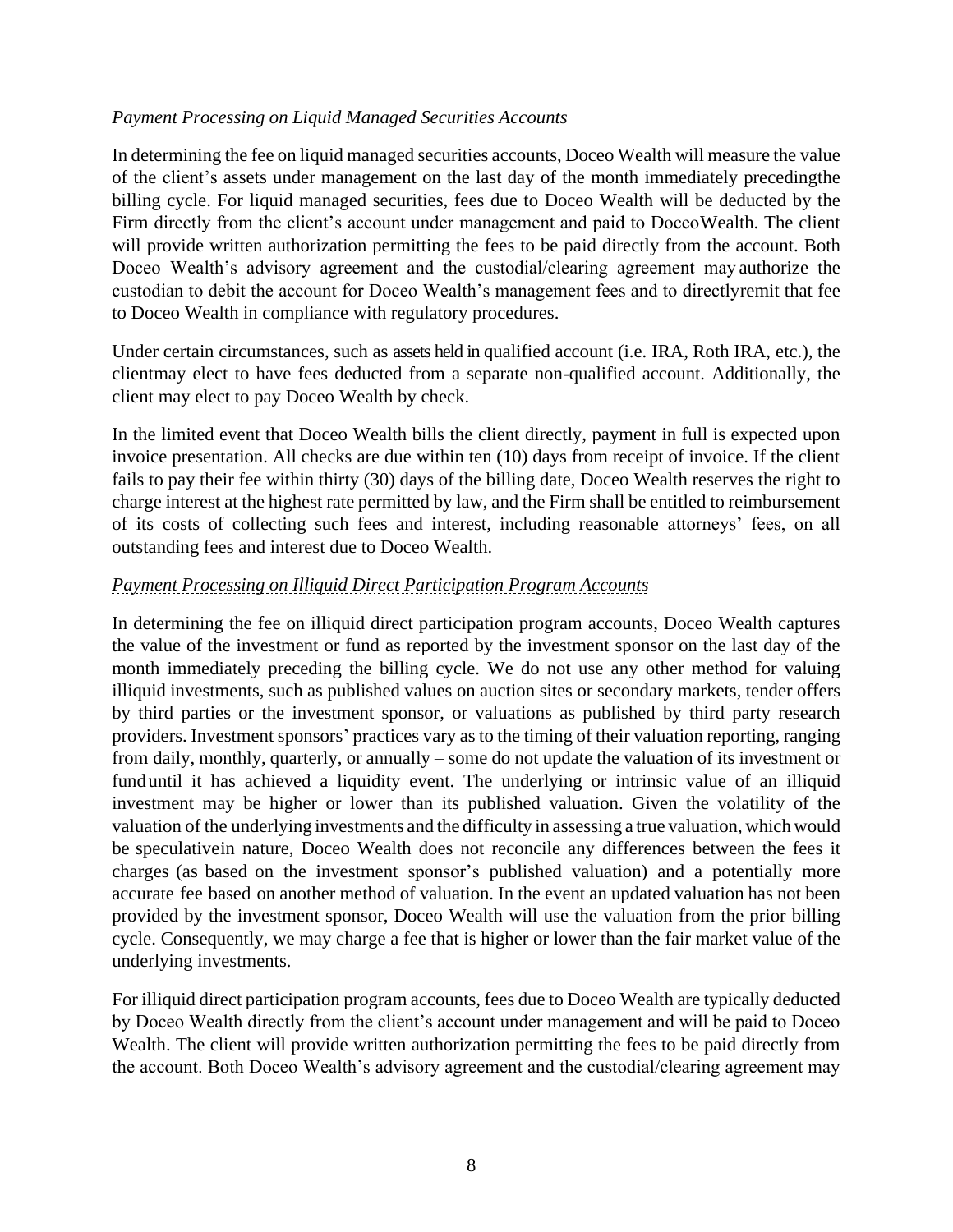authorize the custodian to debit the account for Doceo Wealth's management fees and to directly remit that fee to Doceo Wealth in compliance with regulatory procedures. For illiquid direct participation program accounts that cannot be held at a custodian, fees are typically deducted from a separate non-qualified account held at a custodian in which Doceo Wealth has permission from the client to withdraw fees. The client may also elect to pay Doceo Wealth by check.

In the limited event that Doceo Wealth bills the client directly, payment in full is expected upon invoice presentation. All checks are due within ten (10) days from receipt of invoice. If the client fails to pay their fee within thirty (30) days of the billing date, Doceo Wealth reserves the right to charge interest at the highest rate permitted by law, and the Firm shall be entitled to reimbursement of its costs of collecting such fees and interest, including reasonable attorneys' fees, on all outstanding fees and interest due to Doceo Wealth.

#### FINANCIAL PLANNING SERVICES

Doceo Wealth will bill the client for their financial planning services based on the scope of services rendered. Payment must be remitted within ten (10) days from receipt of invoice.

## C. OTHER FEES AND PAYMENTS

Clients will incur transaction fees for trades executed by the chosen custodian. These transaction fees are separate from our firm's advisory fees and will be disclosed by the chosen custodian. Clients may also pay holdings charges imposed by the chosen custodian for certain investments, charges imposed directly by a mutual fund, index fund, or exchange traded fund, which shall be disclosed in the fund's prospectus (e.g., fund management fees and other fund expenses), distribution fees, surrender charges, variable annuity fees, IRA and qualified retirement plan fees, mark-ups and mark-downs, spreads paid to market makers, fees for trades executed away from custodian, wire transfer fees and other fees and taxes on brokerage accounts and securities transactions. Our firm does not receive a portion of these fees.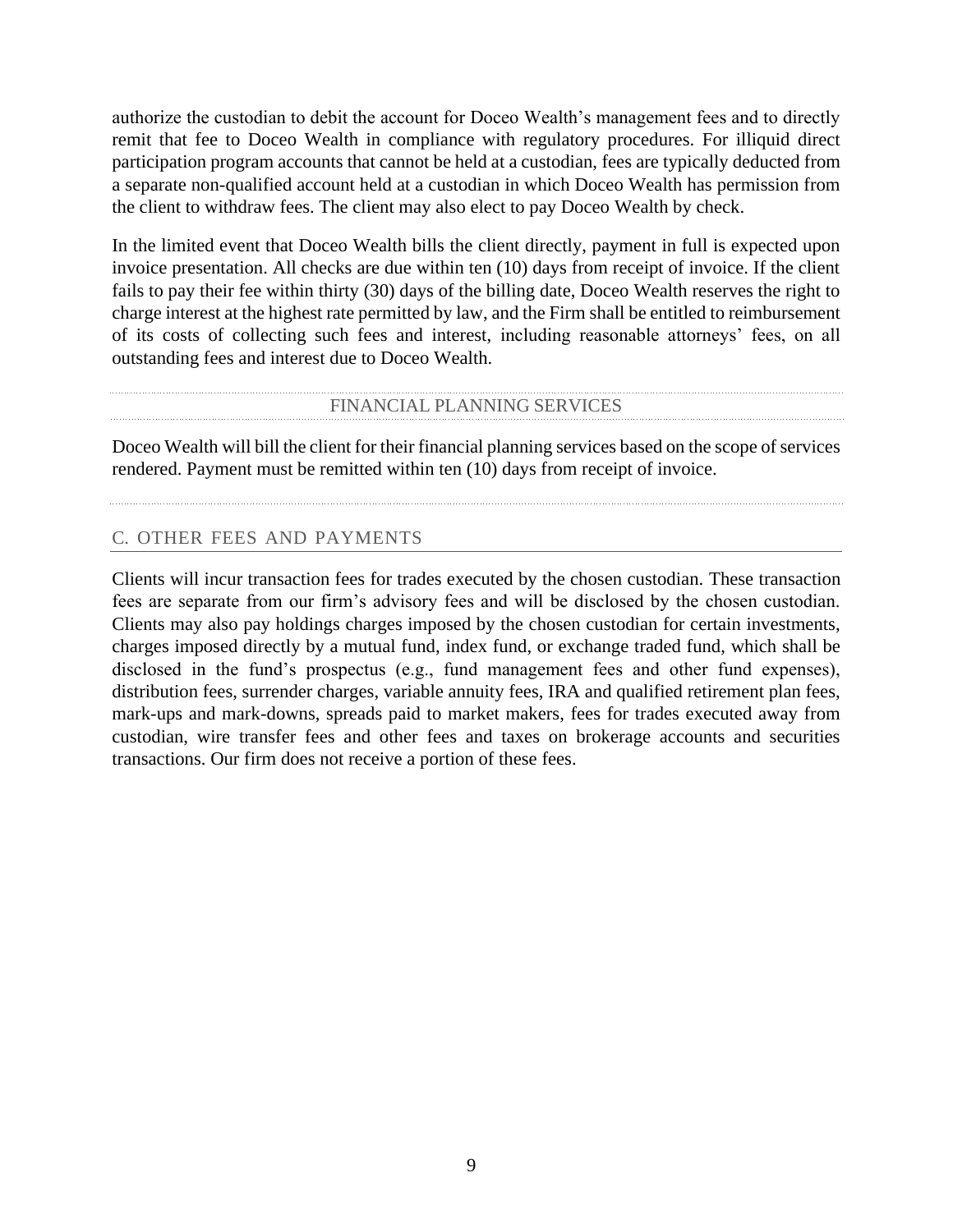## INVESTMENT ADVISORY SERVICES & INVESTMENT ADVISORY SERVICES FOR BUSINESS RETIREMENT PLANS

Doceo Wealth's investment advisory services fees are due quarterly and paid in advance. If the client does not receive this Brochure at least forty-eight (48) hours prior to signing the IMA with Doceo Wealth, the client may terminate the agreement within five (5) business days of singing the IMA without incurring any penalties. The client and Doceo Wealth may voluntarily terminate the engaged advisory services for any reason with thirty (30) days written notice to the other party delivered by certified or registered mail. Thirty (30) days following the date of receipt of the written notice will be the effective date of termination.

Upon termination of advisory services, we will conduct a fee reconciliation that will determine whether a refund is owed to the client, or if there are outstanding fees due from the client by doing the following:

- For accounts that are billed in advance, a refund will be credited to the client's fee reconciliation statement. The refund amount will be calculated as the difference between the total number of calendar days in the month in which the termination took place and the number of calendar days worked (the number of calendar days between the first day of the termination month and the effective date of termination), then multiplied by the monthly assets under management fee converted into a daily rate (the total number of calendar days in the termination month).
- For illiquid direct participation program accounts that provide a net asset value discount or bonus based on a rebated advisor commission, in addition to a fee debit or credit that may occur as outlined above, a Contingent Management Fee may be debited to the client's fee reconciliation statement based on the number of billing months that have occurred. The Contingent Management Fee will be calculated as the current net asset value of the illiquid direct participation program accounts multiplied by the client's annual assets under management fee percentage (as identified on the client's Advisory Services Fee Agreement) multiplied by the Contingent Annual Management Fee Multiplier. The Contingent Annual Management Fee Multiplier is determined by the total number of billing cycles that have occurred before the effective termination date and is as follows:

| <b>Total Number of</b><br><b>Billing Cycles</b> | <b>Contingent Annual</b><br><b>Management Fee Multiplier</b> |
|-------------------------------------------------|--------------------------------------------------------------|
| $0$ to 6                                        | 2.00                                                         |
| 7 to 12                                         | 1.75                                                         |
| 13 to 24                                        | 1.50                                                         |
| $25 \text{ to } 36$                             | 1.25                                                         |
| 37 and above                                    | (0.00)                                                       |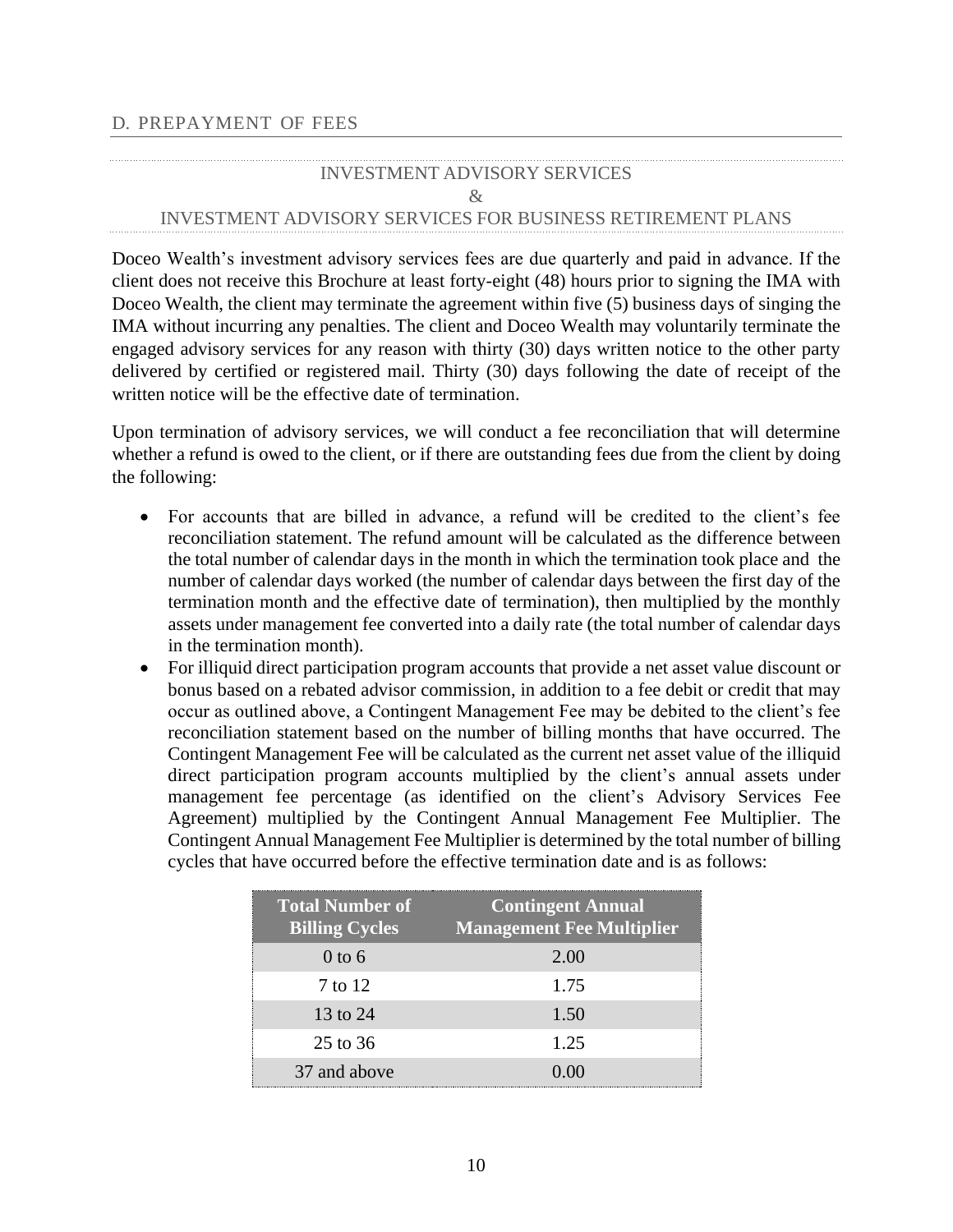This Contingent Management Fee is waived for any illiquid direct participation program accounts that do not have a purchase net asset value discount or bonus or has a stated maturity date within twelve (12) months of the effective termination date.

Within fifteen (15) calendar days of the effective termination date, we will issue a fee reconciliation statement that itemizes all account and illiquid direct participation program account fee credits and debits. We will then either issue a check equal to the refund owed to the client or withdraw funds from the client's liquid accounts for the outstanding fees. To create sufficient cash to collect the outstanding fees, Doceo Wealth reserves the right to liquidate any non-illiquid direct participation program investments, regardless of the account's registration. If there are not sufficient funds in the client's liquid accounts, we will send the client an invoice for the final fee. Payment for the final fees are due within ten (10) days from receipt of invoice.

#### FINANCIAL PLANNING SERVICES

Doceo Wealth's financial planning services fees are due annually. Depending on the complexity of the scope of services, fifty (50) percent of the fees may be invoiced in advance. Either party may terminate the financial planning services engagement prior to the completion of the engaged services with 30 calendardays prior written notice to the other party. The effective date of termination is 30 calendar days from either party's receipt of written notice of termination. Doceo Wealth will prorate the financial planning services fee and will issue an invoice for any outstanding fees as of the effectivedate of termination. If any fees were collected in advance, Doceo Wealth will refund any unearnedfees as of the effective date of termination.

## E. OTHER COMPENSATION

Neither Doceo Wealth nor its supervised persons accept any compensation for the sale of securities or other investment products, including asset-based sales charges or services fees from the sale of mutual funds. Doceo Wealth does not charge for the publication of periodicals or wealtheducation services.

## <span id="page-11-0"></span>ITEM 6: PERFORMANCE-BASED FEES AND SIDE-BY-SIDE MANAGEMENT

## A. PERFORMANCE BASED COMPENSATION

#### **Doceo Wealth does not assess Performance Fees.**

Performance-Based Fees ("Performance Fees") are based on a share of the capital gains or capital appreciation of the assets of a client. Our fees are calculated as described in Item 5 above.

## B. SIDE-BY-SIDE MANAGEMENT

#### **Doceo Wealth does not provide Side-By-Side Management.**

"Side-by-Side Management" refers to a situation in which the same adviser manages accounts that are billed based only on a percentage of assets under management and at the same time manages other accounts for which fees are performance-based.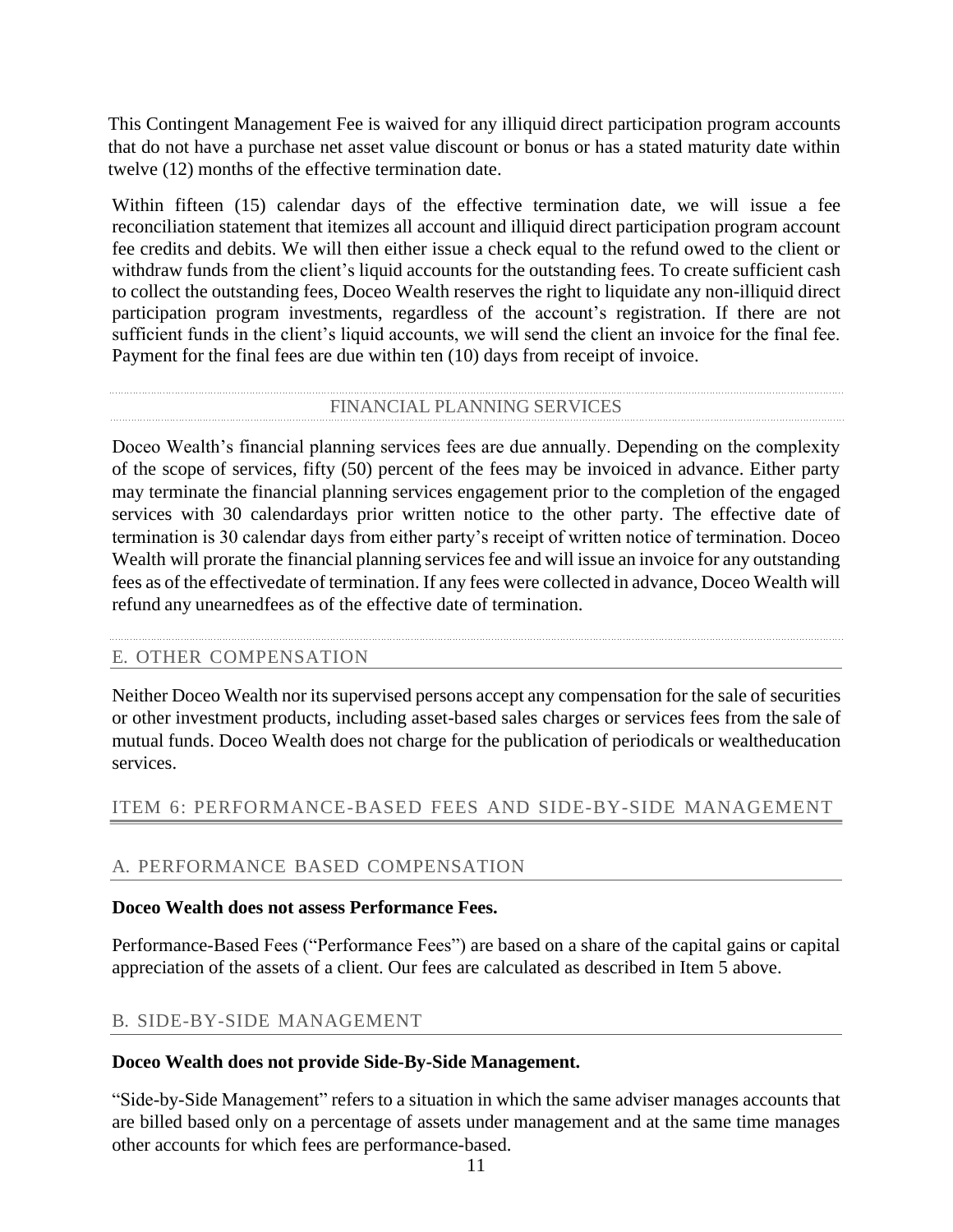## <span id="page-12-0"></span>ITEM 7: TYPES OF CLIENTS

Doceo Wealth generally provides investment advisory services to individuals, high net-worth individuals, pension and profit-sharing plans, trustees or other fiduciaries, and other businesses.

We require clients have a \$500,000.00 minimum account balance to open or maintain their account with us, though we may reduce or waive this requirement in our sole discretion.

<span id="page-12-1"></span>ITEM 8: METHODS OF ANALYSIS, INVESTMENT STRATEGIES AND RISK OF LOSS

## A. METHODS OF ANALYSIS

Doceo Wealth may utilize one or more of the following methods of analysis when providing investment advice to its clients:

*Fundamental analysis* concentrates on factors that determine a company's value and expected future earnings. It involves analyzing its financial statements and health, its management and competitive advantages and its competitors and markets. Fundamental analysis is performed on historical and present data but with the goal of making financial forecasts. There are several possible objectives: to conduct a company stock valuation and predict its probable price evolution; to make a projection on its business performance; to evaluate its management and make internal business decisions and to calculate its credit risk. This strategy would normally encourage equity purchases in stocks that are undervalued or priced below their perceived value. The risk assumed is that the market will fail to reach expectations of perceived value.

*Technical analysis* is a method of evaluating securities by relying on the assumption that market data, such as charts of price, volume and open interest can help predict future (usually short-term) market trends. It attempts to predict a future stock price or direction based on market trends. Technical analysis assumes that market psychology influences trading in a way that enables predicting when a stock will rise or fall. Technical analysis methods employ software and other financial data management tools to assess various aspects of the marketplace. The risk is that markets do not always follow patterns and relying solely on this method may not work long term.

*Cyclical analysis* assumes that markets react in cyclical patterns which, once identified, can be leveraged to provide performance. Cyclical analysis of economic cycles is used to determine how these cycles affect the returns of an investment, an asset class or an individual company's profits. Cyclical analysis is a time-based assessment which incorporates past and present performance to determine future value. Cyclical risks exist because the broad economy has been shown to move in cycles, from periods of peak performance followed by a downturn, then a trough of low activity. The risks of this strategy are two-fold: (1) the markets do not always repeat cyclical patterns; and (2) if too many investors begin to implement this strategy, it changes the very cycles of which they are trying to take advantage.

## B. INVESTMENT STRATEGIES

Our approach to investment management is derived from the beliefs that hard work is rewarded, a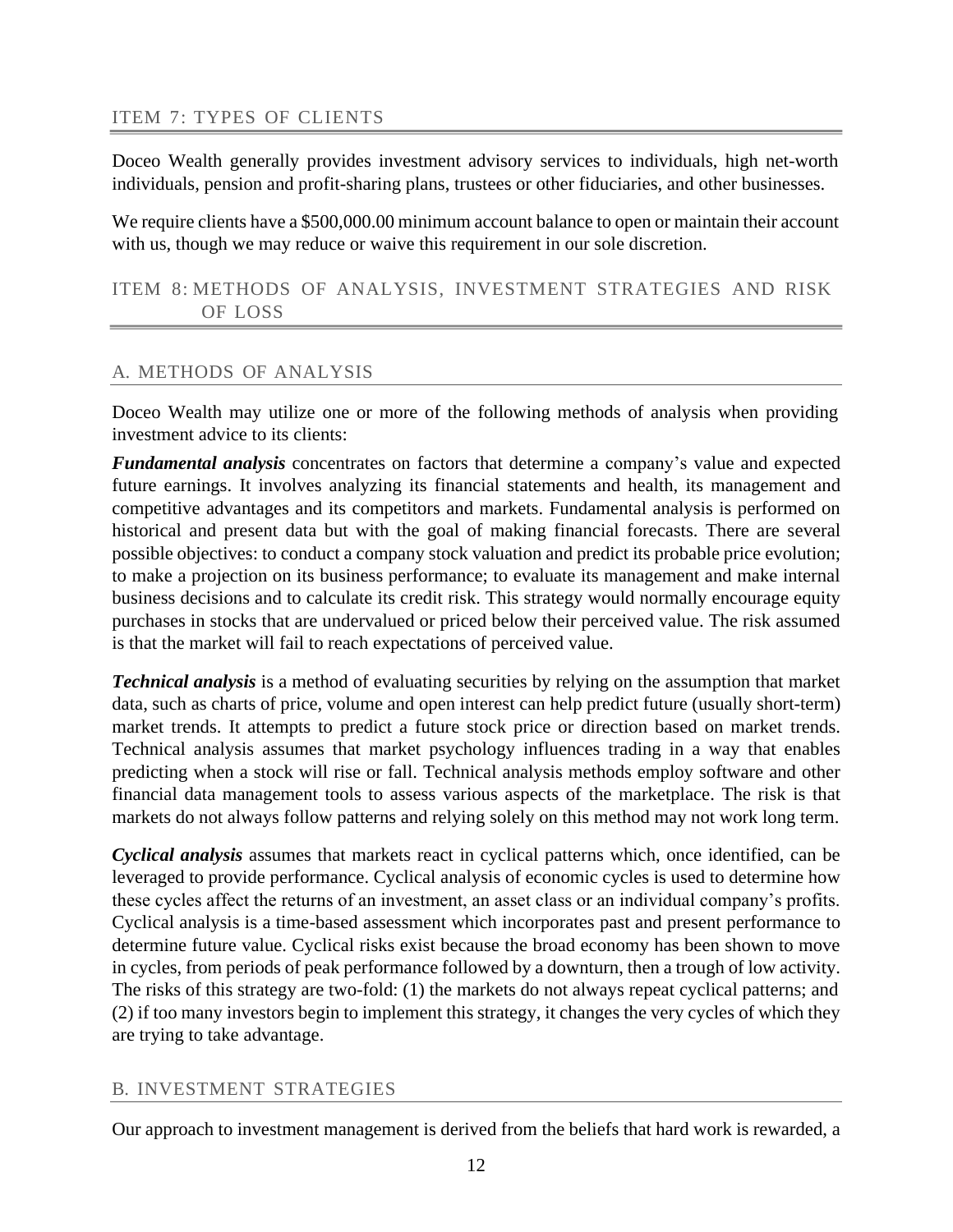clear mind makes the best decisions, and that people are deeper than their pockets. We know our clients and they know us. It is a bond of mutual trust and appreciation - something we do not take for granted. We strive to minimize fees and tax implications but recognize that the ultimate goal for our clients is not the mitigation of costs, but the overall growth of their assets. We focus on what has been proven, over time, to produce results. We believe the most effective means of outperforming the market is to use creative analysis, to research our investments diligently, and to exercise cautious decisiveness.

At Doceo Wealth, we offer three distinct types of investment management strategies: (1) Model Portfolios with Actively Managed Liquid Securities; (2) Household Endowment Portfolios; and (3) Special Circumstance Illiquid Direct Participation Programs. Our investment strategies demonstrate our ability to tailor our services to each individual client's specific risk tolerance and investment goals.

## *Model Portfolios with Actively Managed Liquid Securities*

Doceo Wealth targets globally diversified allocation models across a broad spectrum of regions and asset classes, each designed to meet a specific investment goal. Security selection within each model may be comprised of no-load mutual funds, exchange-traded funds ("ETFs"), and/or individual securities that allow for daily liquidity or redemption. Assets in each model portfolio are allocated strategically. In regard to ETFs specifically, the portfolios may utilize a combination of ETFs that are selected to provide targeted asset class and risk exposure at low fee levels. Doceo Wealth then conducts proprietary research to inform tactical asset allocations using rules-based quantitative analysis. Such tactical asset allocations may include overweighting or underweighting certain asset classes based on both quantitative and qualitative investment criteria. However, the tactical allocations are subject to constraints to ensure the portfolios stay within their respective risk and diversification parameters.Model portfolios are rebalanced to their target allocations quarterly, at a minimum, or when our analysis indicates a change is warranted. This use of quantitative analysis reduces human emotionand bias in the investment process.

## *Household Endowment Portfolios*

A *Household Endowment Portfolio* is a personalized asset allocation strategy that combines one or more illiquid Direct Participation Programs ("DPPs") with one or more of Doceo Wealth's Model Portfolios with actively managed liquid securities or third-party separately managed accounts. The specific allocation and investment recommendations to the underlying portfolios are determined by Doceo Wealth based on the client's financial and investment goals.

For Model Portfolios, security selection is made at the sub-portfolio level and is based on a strategic asset allocation strategy. However, Doceo Wealth may alter a model's actual asset allocation based on fundamental / technical analysis of the markets, and/or Macroeconomic forecasts. Fundamental analysis is used to answer the question of where to invest; technical analysis assists in answering when to invest in those markets; and macroeconomic forecasts suggest which markets to overweight or underweight.

For DPPs, security selection may be comprised of private equity (i.e. Regulation D, Regulation A, etc.), public non-traded offerings (i.e. S-1 offerings, Intrastate offerings, Business Development Companies ("BDCs"), non-traded mutual funds, etc.), non-traded Real Estate Investment Trusts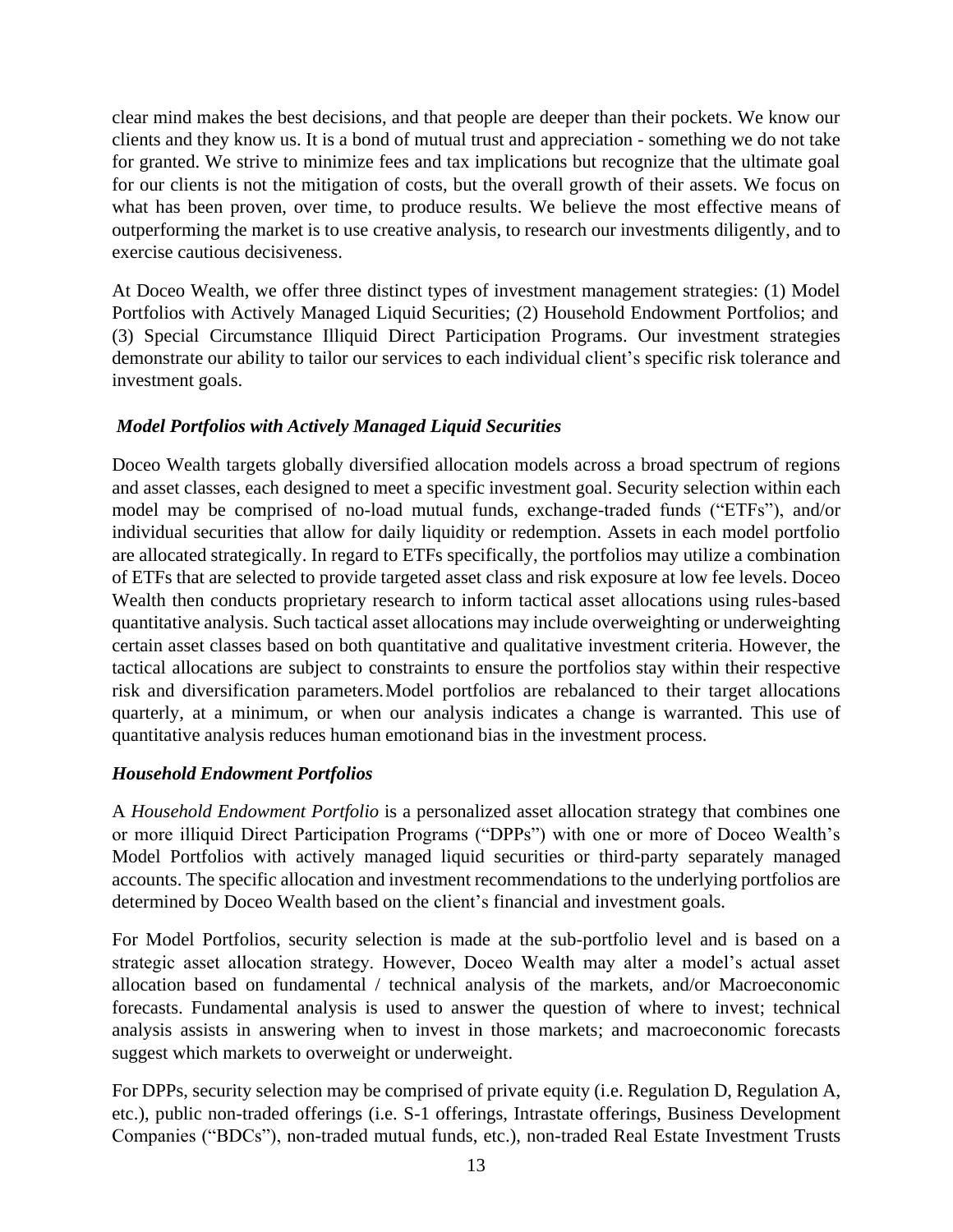("REITs"), or non-traded oil and gas programs and is based on helping the client achieve a specific investment goal. While still acting in a limited discretionary capacity, Doceo Wealth may secure the client's purchase authorization before completing the purchase of a DPP.

Another type of illiquid investment is a closed-ended interval mutual fund. Closed-ended interval mutual funds differ from open-ended mutual funds in that closed-ended funds do not provide daily redemptions of shares. Rather, closed-ended funds provide limited liquidity to shareholders by offering to repurchase a limited number of shares quarterly.

## *Special Circumstance Illiquid Direct Participation Programs*

Doceo Wealth offers the management of certain *Special Circumstance Illiquid Direct Participation Programs* ("SCDPPs"). While Doceo Wealth's security selection capacity is broad, the most common purpose for SCDPP is to derive some tax mitigation benefit. Common SCDPPs include: Section 1031 Exchanges, Conservation Easements, and Oil & Gas Drilling Programs.

Each SCDPP will have certain investor net worth and suitability standards, which shall be disclosed in each prospectus or offering circular presented to the client. In general, most SCDPPs will require the investor to be "accredited" as defined in Regulation D promulgated under the Securities Act of 1933, which generally refers to investors who are high-net worth or financially sophisticated and have a reduced need for the protection provided by regulatory disclosure filings.

## C. RISK OF LOSS

Clients need to be aware that investing in securities involves risk of loss of the principal.

Every method of analysis has its own inherent risks. To perform an accurate market analysis Doceo Wealth must have access to current/new market information. Doceo Wealth has no control over the dissemination rate of market information; therefore, unbeknownst to Doceo Wealth, certain analyses may be compiled with outdated market information, severely limiting the value of Doceo Wealth's analysis. Furthermore, an accurate market analysis can only produce a forecast of the direction of market values. There can be no assurances that a forecasted change in market value will materialize into actionable and/or profitable investment opportunities.

Different types of investments involve varying degrees of risk, and it should not be assumed that future performance of any specific investment or investment strategy (including the investments and/or investment strategies recommended or undertaken by Doceo Wealth) will be profitable or equal to any specific performance level(s). Doceo Wealth does not represent, warrant, or imply that its services or methods of analysis can or will predict future results, successfully identify market tops or bottoms, or insulate clients from losses due to market corrections or declines. Notwithstanding Doceo Wealth's method of analysis or investment strategy, the assets within the client's portfolio are subject to risk of devaluation or loss. The client should be aware that there are many different events that can affect the value of the client's assets or portfolio including, but not limited to, changes in financial status of companies, market fluctuations, changes in exchange rates, trading suspensions and delays, economic reports, and natural disasters.

Doceo Wealth's investment approach constantly keeps the risk of loss in mind. Nevertheless, all investment programs have certain risks that are borne by the investor, including the following: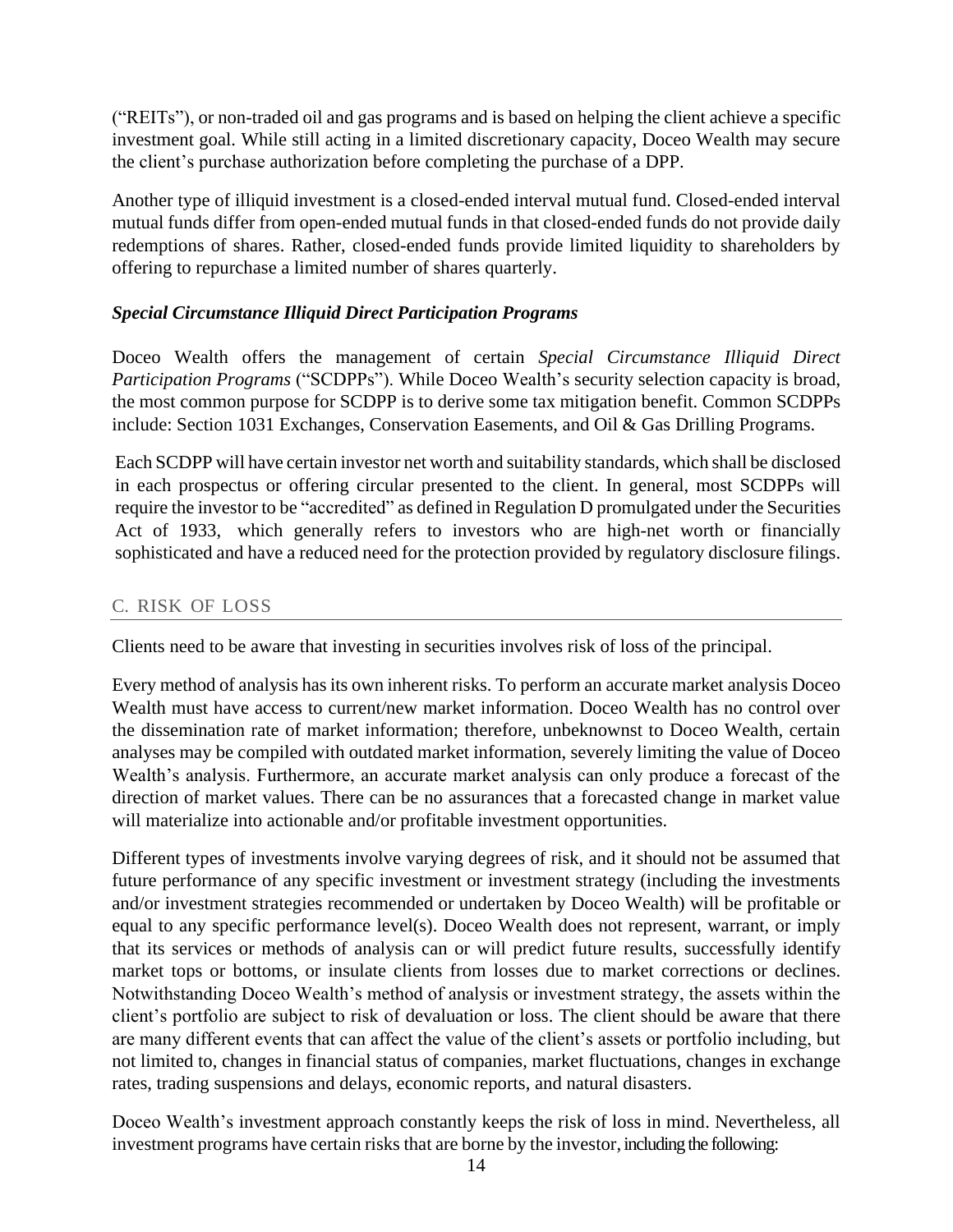- **Interest-rate Risk:** Fluctuations in interest rates may cause investment prices to fluctuate. For example, when interest rates rise, yields on existing bonds become less attractive, causing their market values to decline.
- **Market Risk:** The price of a security, bond, or mutual fund may drop in reaction to tangible and intangible events and conditions. This type of risk is primarily caused by external factors independent of a security's particular underlying circumstances. For example, political, economic, and social conditions may trigger market events.
- **Inflation Risk:** Inflation risk involves the concern that in the future, your investment or proceeds from your investment will not be worth what they are today. Throughout time, the prices of resources and end-user products generally increase and thus, the same general goods and products today will likely be more expensive in the future. The longer an investment is held, the greater the chance that the proceeds from that investment will be worth less in the future than what they are today. Said another way, a dollar tomorrow will likely get you less than what it can today.
- **Prepayment Risk:** The returns on fixed-income securities (e.g. corporate bonds and mortgage-backed securities) may change dramatically if the principal on the underlying loans is repaid earlier than scheduled.
- **Currency Risk:** Overseas investments are subject to fluctuations in the value of the dollar against the currency of the investment's originating country. This is also referred to as exchange rate risk.
- **Reinvestment Risk:** This is the risk that future proceeds from investments may have to be reinvested at a potentially lower rate of return (i.e., interest rate). This primarily relates to fixed income securities and prepayment risk
- **Business Risk:** This risk is associated with investments in a particular industry or a particular company within an industry.
- **Liquidity Risk:** Liquidity refers to the ability of an individual, business or financial institution to readily convert an investment into cash. Generally, an asset is more liquid if there is consistently high interest in that asset within the appropriate market, making it easier and faster to sell. For example, Treasury Bills are highly liquid, while real estate properties are not.

Risk Factors relevant to specific securities utilized include:

- **Equity Securities:** The value of the equity securities is subject to market risk, including changes in economic conditions, growth rates, profits, interest rates and the market's perception of these securities. While offering greater potential for long-term growth, equity securities are more volatile and riskier than some other forms of investment.
- **Exchange Traded Funds (**"**ETF**"**):** ETFs are a recently developed type of investment security, representing an interest in a passively managed portfolio of securities selected to replicate a securities index, such as the S&P 500 Index or the Dow Jones Industrial Average, or to represent exposure to a particular industry or sector. Unlike open-end mutual funds, the shares of ETFs and closed-end investment companies are not purchased and redeemed by investors directly with the fund, but instead are purchased and sold through brokerdealers in transactions on a stock exchange. Because ETF and closed-end fund shares are traded on an exchange, they may trade at a discount from or a premium to the net asset value per share of the underlying portfolio of securities. In addition to bearing the risks related to investments in equity securities, investors in ETFs intended to replicate a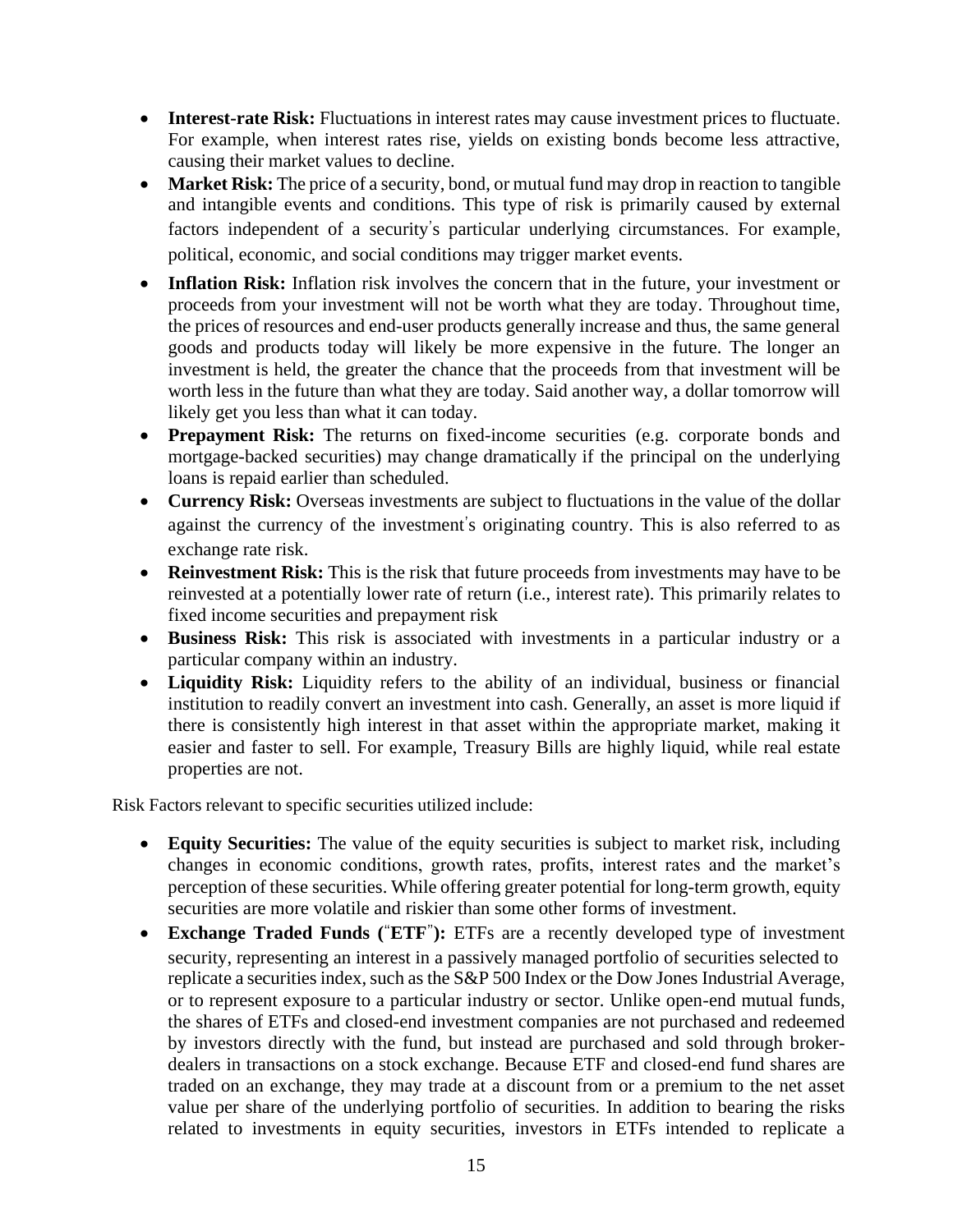securities index bear the risk that the ETF's performance may not correctly replicate the performance of the index. Investors in ETFs, closed-end funds and other investment companies bear a proportionate share of the expenses of those funds, including management fees, custodial and accounting costs, and other expenses. Trading in ETF andclosed-end fund shares also entails payment of brokerage commissions and other transaction costs.

- **Mutual Fund Shares:** Some of the risks of investing in mutual fund shares include: (i) the price to invest in mutual fund shares is the fund's per share net asset value (NAV) plus any shareholder fees that the fund imposes at the time of purchase (such as sales loads), (ii) investors must pay sales charges, annual fees, and other expenses regardless of how the fund performs, and (iii) investors typically cannot ascertain the exact make-up of a fund's portfolio at any given time, nor can they directly influence which securities the fund manager buys and sells or the timing of those trades.
- **Real Estate Related Securities Risk:** Investing in real estate related securities includes, among others, the following risks: possible declines in the value of real estate; risks related to general and local economic conditions, including increases in the rate of inflation; possible lack of availability of mortgage funds; overbuilding; extending vacancies of properties; increases in competition, property taxes and operating expenses; changes in zoning laws; costs resulting from cleanup of, and liability to third parties for damages resulting from environmental problems; casualty or condemnation losses; uninsured damages from floods, earth quakes or other natural disasters; limitations on and variations in rents; and changes in interest rates. Investing in Real Estate Investment Trusts ("REITs") involves certain unique risks in addition to those risks associated with investing in the real estate industry in general. REITs are dependent upon management skills, are not diversified, and are subject to heavy cash flow dependency, default by borrowers and self-liquidation.
- **Municipal Bond Risk:** Municipal securities issuers may face local economic or business conditions (including bankruptcy) and litigation, legislation or other political events that could have a significant effect on the ability of the municipality to make payments on the interest or principal of its municipal bonds. In addition, because municipalities issue municipal securities to finance similar types of projects, such as education, healthcare, transportation, infrastructure and utility projects, conditions in those sectors can affect the overall municipal bond market. Furthermore, changes in the financial condition of one municipality may affect the overall municipal bond market. The municipal obligations in which clients invest will be subject to credit risk, market risk, interest rate risk, credit spread risk, selection risk, call and redemption risk and tax risk, and the occurrence of any one of these risks may materially and adversely affect the value of the client's assets or profits.
- **Fixed Income Securities Risk:** Prices of fixed income securities tend to move inversely with changes in interest rates. Typically, a rise in rates will adversely affect fixed income security prices. The longer the effective maturity and duration of the client's portfolio, the more the portfolio's value is likely to react to interest rates. For example, securities with longer maturities sometimes offer higher yields, but are subject to greater price shifts as a result of interest rate changes than debt securities with shorter maturities. Some fixed income securities give the issuer the option to call, or redeem, the securities before their maturity dates. If an issuer calls its security during a time of declining interest rates, we might have to reinvest the proceeds in an investment offering a lower yield, and therefore might not benefit from any increase in value as a result of declining interest rates. During periods of market illiquidity or rising interest rates, prices of callable issues are subject to increased price fluctuation.
- **Interval Mutual Funds:** While interval mutual funds may provide limited liquidity to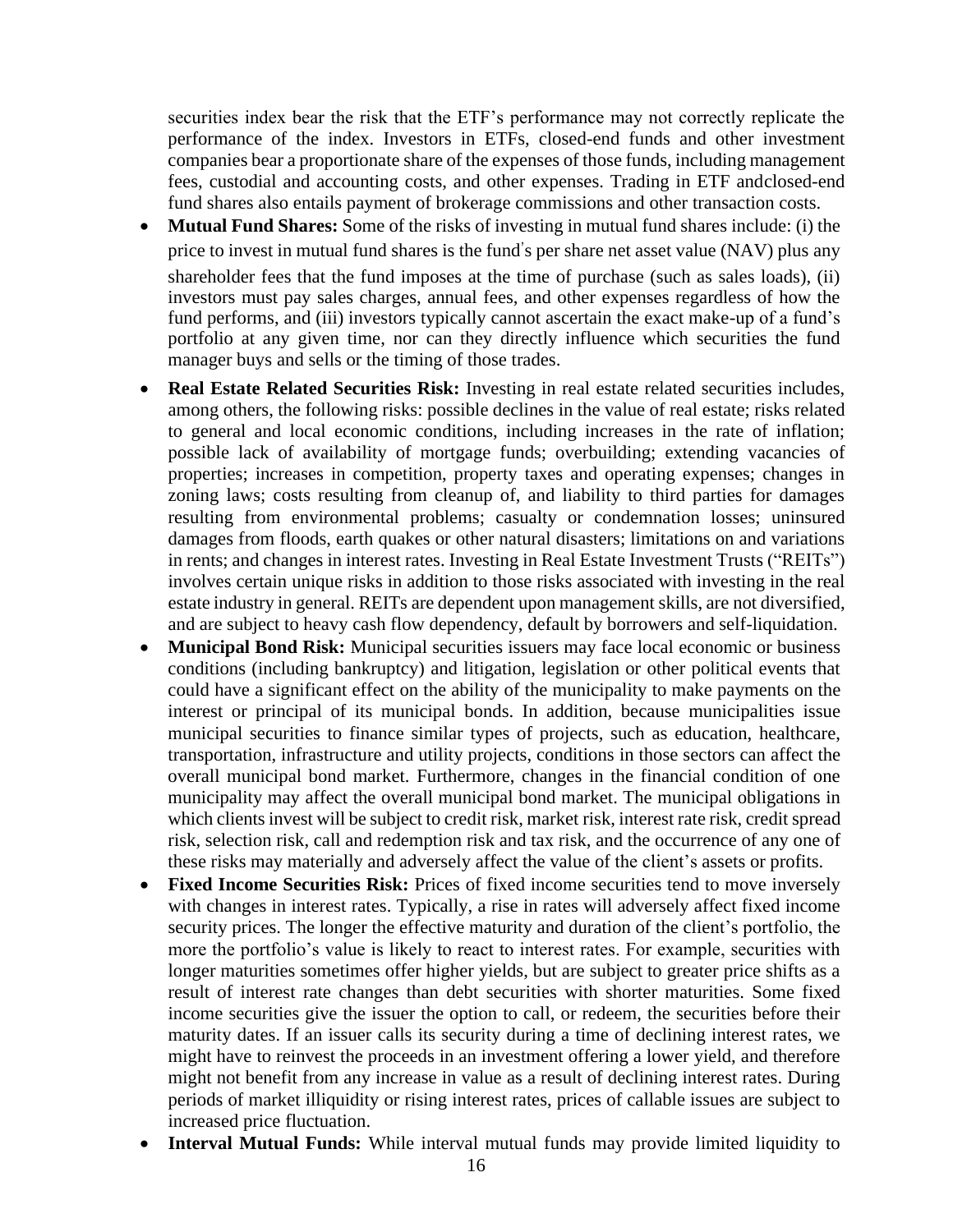shareholders by offering to repurchase a limited number of shares on a periodic basis, there is no guarantee that clients will be able to sell all of their shares in any specific repurchase offer. Also, the offer to repurchase shares may be suspended or postponed by the investment sponsor. An investment in an interval fund involves a considerable amount of risk and it is possible to lose the total investment amount. An investment in a closed-ended interval mutual fund is suitable only for investors who can bear the risks associated with the limited liquidity of the shares and should be viewed as a long-term investment.

- **Illiquid Direct Participation Programs:** Each underlying DPP investment will have certain investor suitability standards, which will be disclosed per each prospectus or offering circular. While each DPP security selected may have its own early redemption program, in general, any DPP investment should be considered illiquid. That is, there maybe no secondary market upon which to sell one's investment and thus no opportunity to convert one's investment into cash. Anticipated holding periods will vary depending on thenature and strategy of the DPP program. Doceo Wealth will communicate anticipated holding periods per language provided within each DPP's investment prospectus oroffering circular. However, there is no guarantee that a liquidity event will occur within the prescribed timeframe or at all. All DPP investments should be considered speculative in nature, subject to a high degree of risk, including the risk of losing one's entire investment. DPP Investments are not endorsed by the Idaho Department of Oversight, FINRA, SEC, or any other regulatory agency.
- **Special Circumstance Illiquid Direct Participation Programs:** In general, SCDPPs have long holding periods and should be considered illiquid. The Adviser will communicate anticipated holding periods per language provided within each DPP's investment prospectus or offering circular. However, there is no guarantee that a liquidity event will occur within the prescribed timeframe or at all. While each SCDPP will have its own unique set of risks, all SCDPP investments should be considered speculative in nature, subject to a high degree of risk, including the risk of losing one's entire investment.

While this information provides a synopsis of the events that may affect a client's investments, this listing is not exhaustive. Although Doceo Wealth's methods of analysis and investment strategies do not present any significant or unusual risks, all investment programs have certain risks that are borne by the investor. Our investment approach constantly keeps the risk of loss in mind. Clients should understand that there are inherent risks associated with investing and depending on the risk occurrence; clients may suffer LOSS OF ALL OR PART OF THE CLIENT'S PRINCIPAL INVESTMENT.

#### D. RECOMMENDATION OF SPECIFIC TYPES OF SECURITIES

Doceo Wealth does not primarily recommend a particular type of security. Investments may include, but are not limited to, exchange listed securities, fixed-income securities, over-the-counter securities, foreign securities, options, alternative investments, bonds, derivatives, money market funds, real estate investment funds ("REITs") and other pooled investment vehicles, such as open and closed end mutual funds or ETFs.

#### <span id="page-17-0"></span>ITEM 9: DISCIPLINARY INFORMATION

Registered investment advisers are required to disclose any legal or disciplinary events that are material to a client's or prospective client's evaluation of our advisory business or the integrity of our management. Neither Doceo Wealth nor any of its management persons has been involved in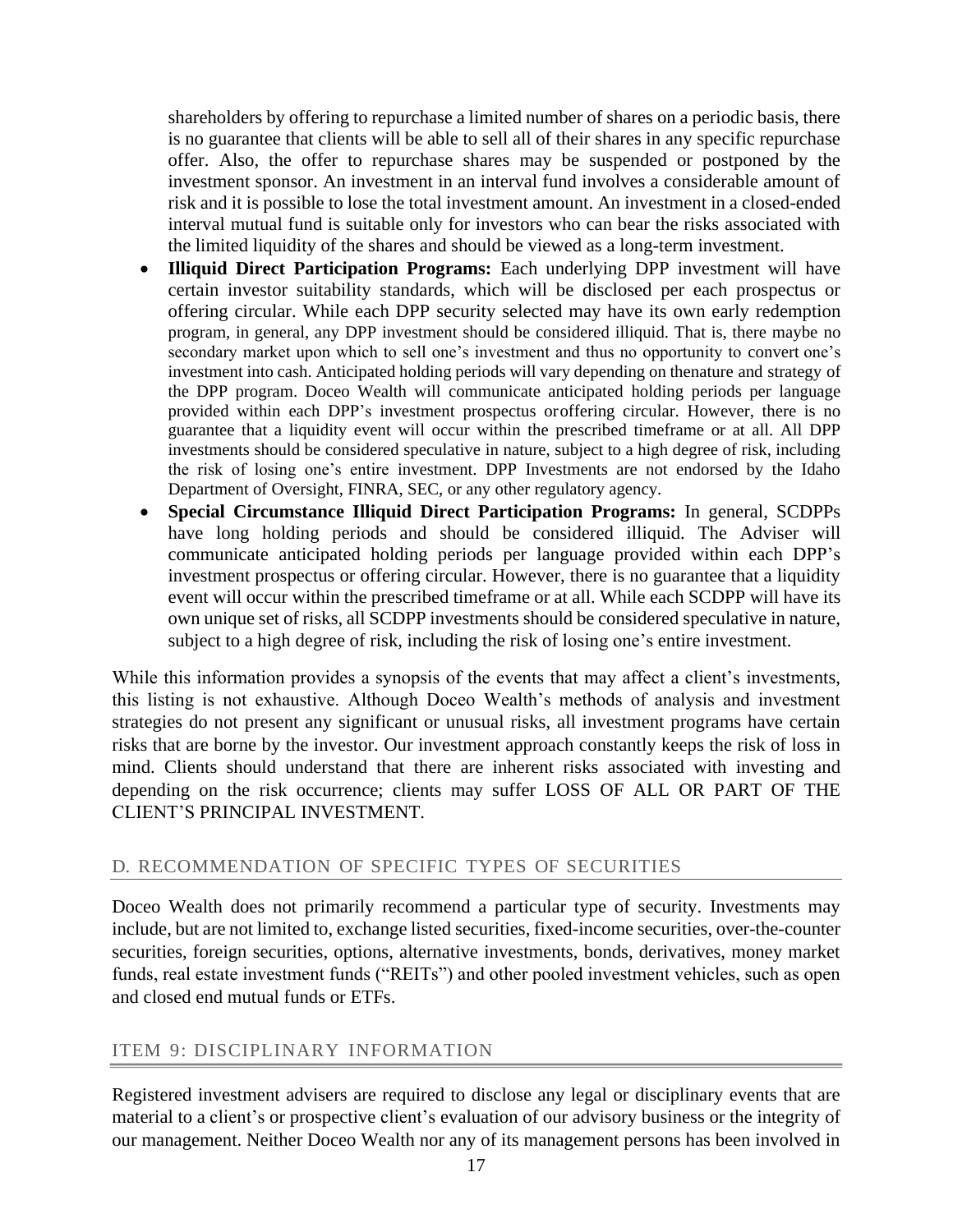legal or disciplinary events that are related to past or present investment clients.

## <span id="page-18-0"></span>ITEM 10: OTHER FINANCIAL INDUSTRY ACTIVITIES AND AFFILIATIONS

## A. FINANCIAL INDUSTRY ACTIVITIES

Doceo Wealth is not a registered broker-dealer and does not have an application pending to register as a broker-dealer. Furthermore, none of Doceo Wealth's management or supervised persons is a registered representative of, nor has an application pending to register as a representative of, a broker-dealer. However, Doceo Wealth does have the ability to service variable annuities, 529 plans and other broker-dealer products as a Registered Investment Adviser.

## B. FINANCIAL INDUSTRY AFFILIATIONS

Doceo Wealth is not a registered Futures Commission Merchant, Commodity Pool Operator, or Commodity Trading Advisor and does not have an application pending to register as such. Furthermore, Doceo Wealth's management and supervised persons are not registered as and do not have an application pending to register as an associated person of the foregoing entities.

## C. OTHER MATERIAL RELATIONSHIPS

Doceo Capital, LLC ("Doceo Capital") is a management company founded, owned, and managed by David Johan, the Owner and Chief Compliance Officer of Doceo Wealth. Doceo Capital conducts various activities including but not limited to business organization reviews, consulting, and due diligence reviews for a fixed fee. Doceo Wealth may pay for due diligence projects and other consulting services.

Doceo Life, LLC ("Doceo Life") is an insurance firm specializing in whole life insurance, IULS, and fixed annuities. Doceo Life is also owned, and managed by David Johan, the Owner and Chief Compliance Officer of Doceo Wealth. Due to common ownership, the insurance firm and Doceo Wealth may refer clients to each other, and such clients may actively be solicited for services of the affiliate. Clients are under no obligation to implement any recommendations made by Mr. Johan or the Firm.

## D. OTHER INVESTMENT ADVISORS

Doceo Wealth does not have any material arrangements with other investment advisers that are material to its advisory clients.

<span id="page-18-1"></span>ITEM 11: CODE OF ETHICS, PARTICIPATION OR INTEREST IN CLIENT TRANSACTIONS AND PERSONAL TRADING

## A. DESCRIPTION OF CODE OF ETHICS

All employees of Doceo Wealth must act in an ethical and professional manner. In view of the foregoing and applicable provisions of relevant law, Doceo Wealth has adopted a Code of Ethics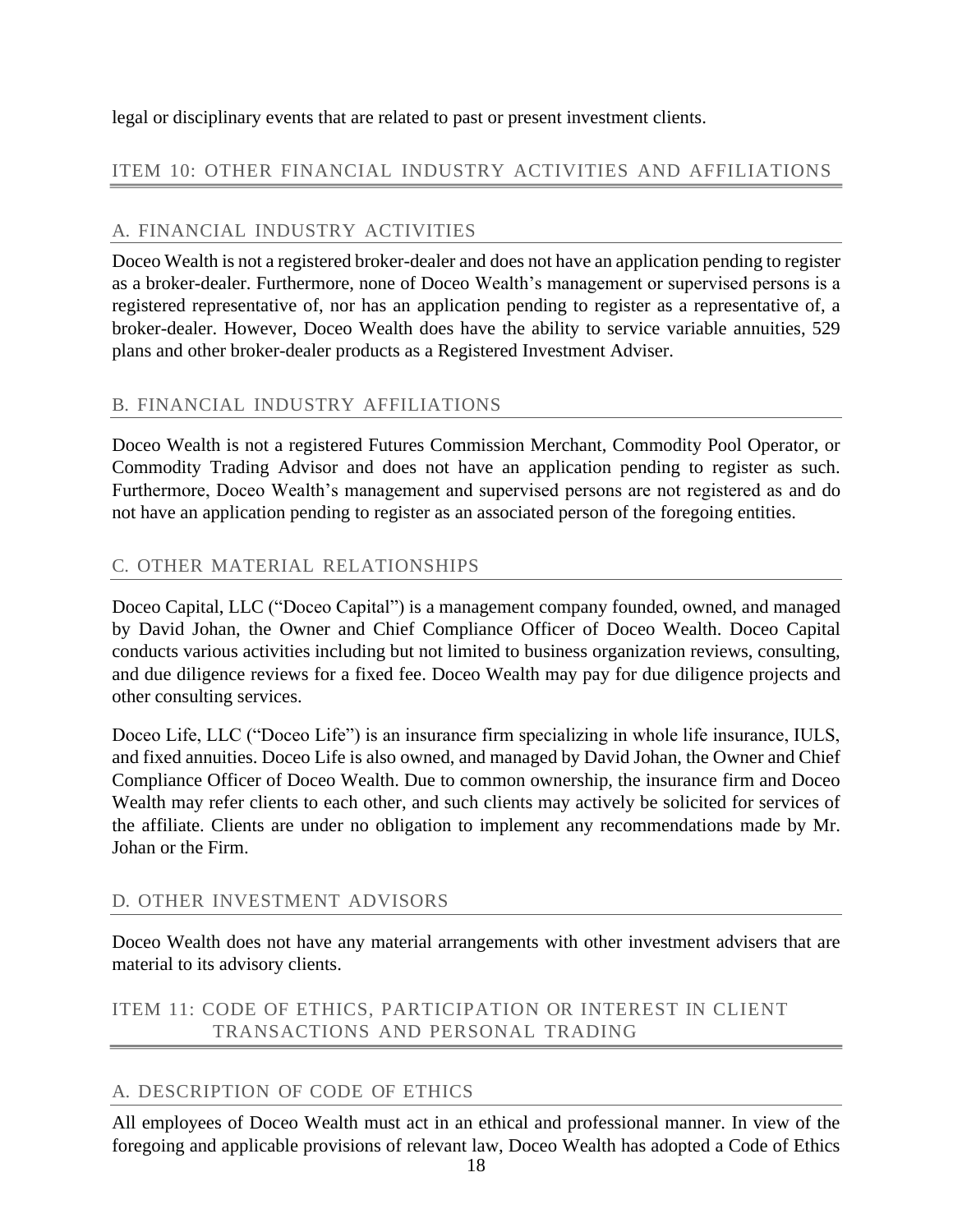in its Employee Policies and Procedures Manual to specify and prohibit certain types of transactions deemed to create conflicts of interest (or the potential for or the appearance of such conflicts), and to establish reporting requirements and enforcement procedures relating to personal trading by Doceo Wealth personnel. Doceo Wealth;s Code of Ethics in its Employee Policies and Procedures Manual, which specifically deals with professional standards, insider trading, personal trading, gifts and entertainment, and fiduciary duties, establishes ideals for ethical conduct based upon fundamental principles of openness, integrity, honesty, and trust. We will provide a copy of our Code of Ethics to any client or prospective client upon request.

## B. PARTICIPATION OR INTEREST IN CLIENT TRANSACTIONS

Doceo Wealth does not recommend or effect transactions in securities in which any related person may have material financial interest.

## C. PROPRIETARY/SIMULTANEOUS TRADING

At times, Doceo Wealth or its affiliated persons may buy or sell securities for its own accounts that it has also recommended to clients. However, any purchase or sale of a security by Doceo Wealth or a related person will be subject to Doceo Wealth's fiduciary duty to client accounts. From time to time, representatives of Doceo Wealth may buy or sell securities for themselves at or around the same time as Doceo Wealth's client accounts. In any instance where similar securities are bought or sold, Doceo Wealth will uphold its fiduciary duty by always transacting on behalf of the client before transacting for its own benefit. Doceo Wealth will always document any transactions that could be construed as conflicts of interest. To mitigate or remedy any conflicts of interest or perceived conflicts of interest, Doceo Wealth will monitor its proprietary and personal trading reports for adherence to its Code of Ethics.

<span id="page-19-0"></span>ITEM 12: BROKERAGE PRACTICES

## A. SELECTION AND RECOMMENDATION

Doceo Wealth seeks to recommend a custodian/broker who will hold client assets and execute transactions on terms that, overall, are most advantageous when compared to other available providers and their services.

Doceo Wealth considers a wide range of factors in selecting a custodian/broker including, among others, the following:

- $\checkmark$  Timeliness of execution
- $\checkmark$  Clearance and settlement capabilities
- $\checkmark$  Ability to place trades in difficult market environments
- $\checkmark$  Timeliness and accuracy of trade confirmations
- $\checkmark$  Quality of account statements
- $\checkmark$  Research, execution facilitation, record keeping, custody and other "value-added" services provided
- $\checkmark$  Frequency and correction of trading errors
- $\checkmark$  Financial condition and willingness to commit capital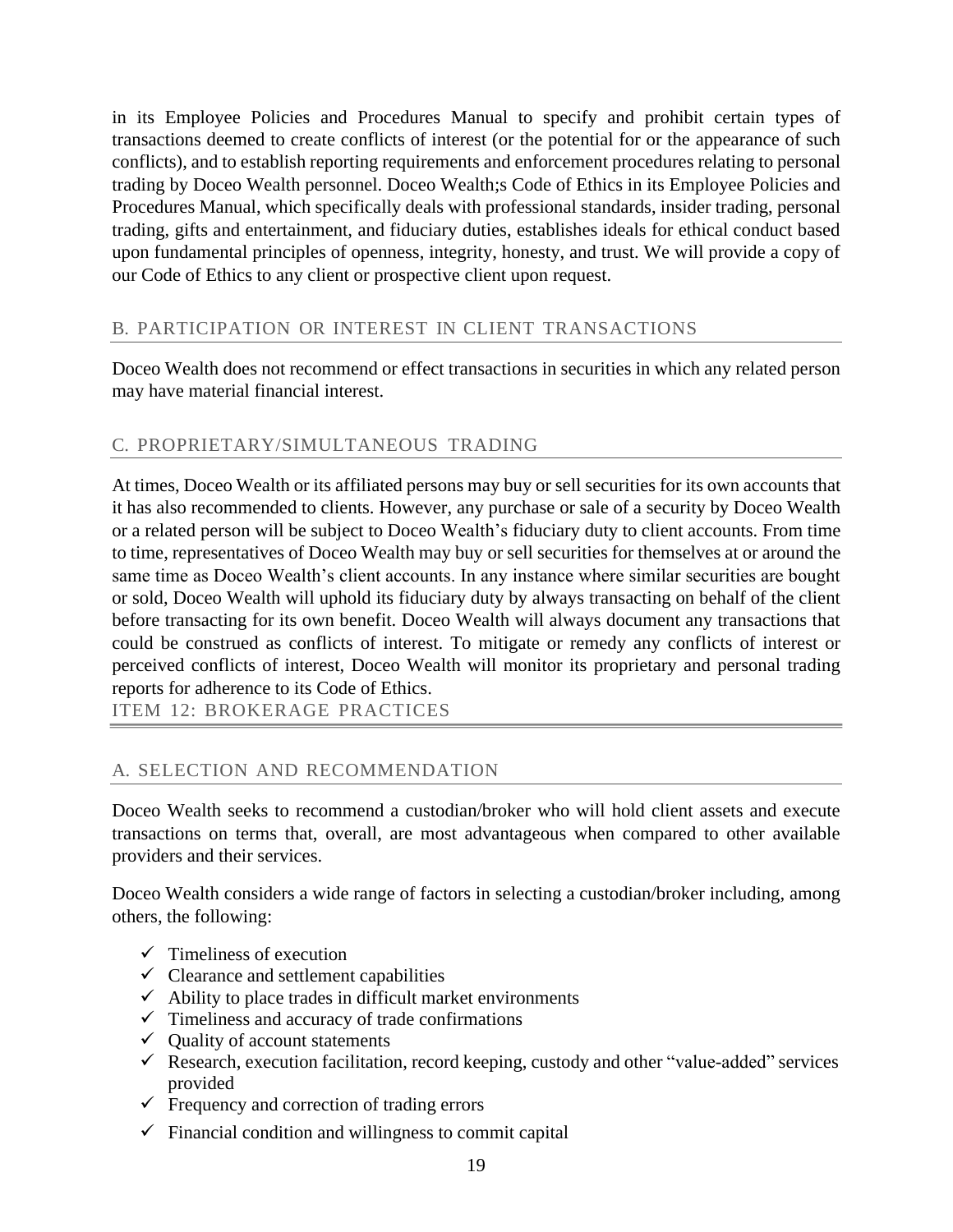- $\checkmark$  Business reputation and integrity
- $\checkmark$  Doceo Wealth's prior experience with the custodian/broker

To this end, Doceo Wealth has established a brokerage and custodian relationship with TD Ameritrade, Inc ("TD Ameritrade") and Vantage Retirement Plans, LLC ("Vantage"). Doceo Wealth is independently owned and operated and is not affiliated with either entity. TD Ameritrade and Vantage will hold client assets in a brokerage account and buy and sell securities only when Doceo Wealth or the client instructs them to.

Custodian recommendations are based on the client's account size, investment objectives, trading frequency, asset allocation and overall portfolio strategy.

## B. RESEARCH AND OTHER SOFT DOLLAR BENEFITS

Doceo Wealth does not receive soft dollars in excess of what is allowed by Section 28(e) of the Securities Exchange Act of 1934. The safe harbor research products and services obtained by Doceo Wealth will generally be used to service all its clients but not necessarily all at any one particular time.

## C. BROKERAGE FOR CLIENT REFERRALS

Doceo Wealth does not receive client referrals from third parties for recommending the use of specific broker-dealer brokerage services.

## D. DIRECTED BROKERAGE

Doceo Wealth does not permit clients to direct the use of a particular brokerage firm.

Some specific services offered by Doceo Wealth may require a client to open an account with a particular custodian, and in some circumstances other factors may require the use of a specific custodian. Any such obligations will be communicated as appropriate to relevant clients.

Doceo Wealth participates in the TD Ameritrade Institutional program. TD Ameritrade Institutional is a division of TD Ameritrade, Inc. ("TD Ameritrade"), member FINRA/SIPC. TD Ameritrade is an independent and unaffiliated SEC-registered broker-dealer. TD Ameritrade offers to independent investment advisers services which include custody of securities, trade execution, clearance and settlement of transactions. Doceo Wealth receives some benefits from TD Ameritrade through its participation in the program. (Please see the disclosure under Item 14 below.). Doceo Wealth recommends TD Ameritrade to all clients when their assets can be held on the platform. TD Ameritrade and Doceo Wealth are separate and unaffiliated entities. This arrangement is designed to maximize efficiency and to be cost effective for Doceo Wealth's clients.

Doceo Wealth selected Vantage as a custodian for alternative investments held within retirement accounts. Clients interested in purchasing or holding certain alternative investments within their retirement accounts will have accounts established at Vantage. Vantage and Doceo Wealth are separate and unaffiliated entities. This arrangement is designed to maximize efficiency and to be cost effective for Doceo Wealth's clients who hold certain alternative investments.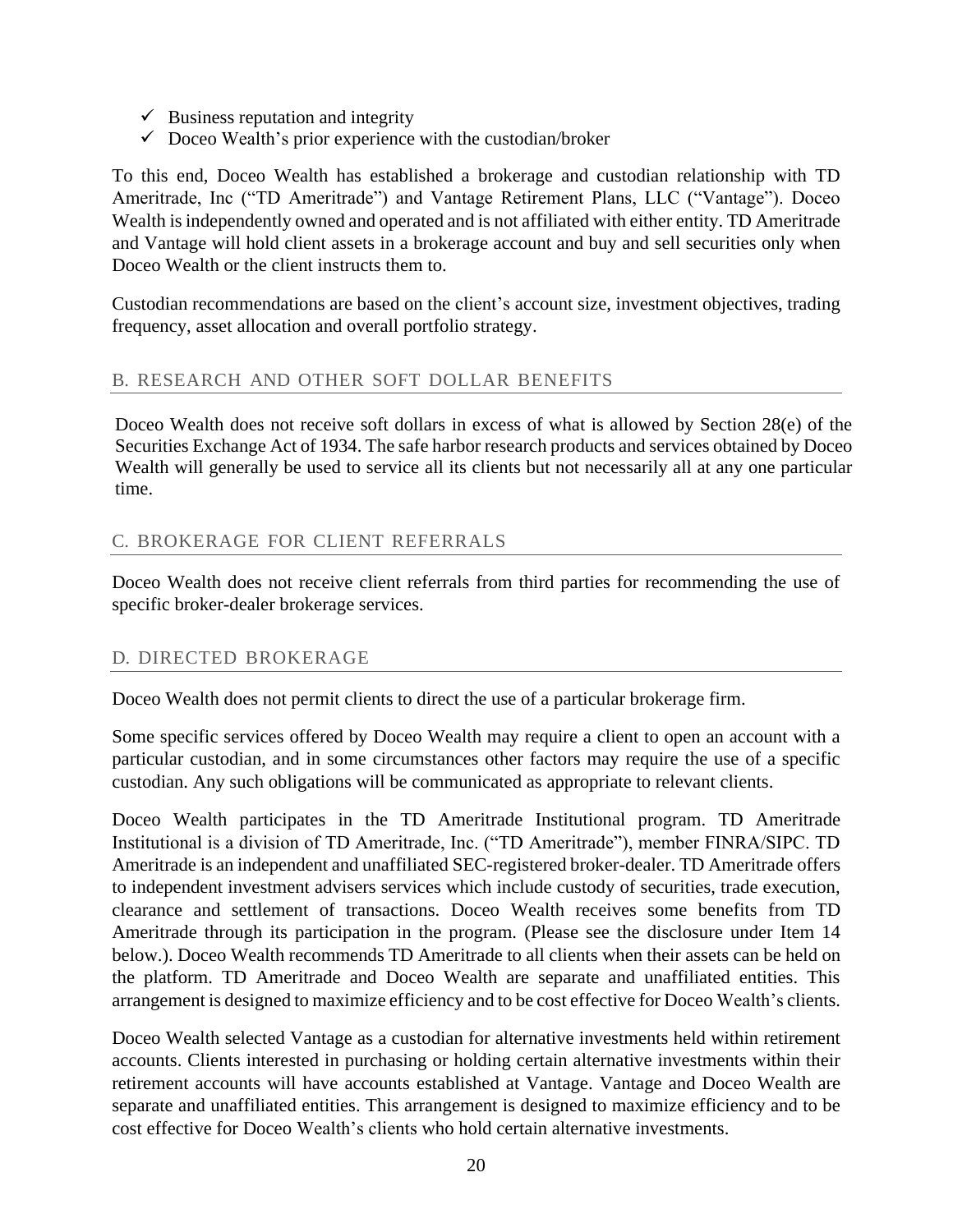While Doceo Wealth attempts to negotiate favorable rates for transactions and believe that each broker-dealer we select offers competitive rates, Doceo Wealth does not select a broker-dealer solely due to cost. While another broker dealer may offer the same services at a lower overall cost, Doceo Wealth is not required to move accounts to that broker-dealer. Doceo Wealth has determined that having the selected custodians execute trades is consistent with our duty to seek "best execution" of client trades.

## E. ORDER AGGREGATION

Doceo Wealth may, at times, aggregate sale and purchase orders of securities ("block trading") for advisory accounts with similar orders in order to obtain the best pricing averages and minimize trading costs. This practice is reasonably likely to result in administrative convenience or an overall economic benefit to the client. Clients also benefit relatively from better purchase or sale execution prices, lower commission expenses or beneficial timing of transactions or a combination of these and other factors. Aggregate orders will be allocated to client accounts in a systematic nonpreferential manner. Doceo Wealth may aggregate or "bunch" transactions for a client's account with those of other clients in an effort to obtain the best execution under the circumstances.

## F. TRADE ERROR POLICY

Doceo Wealth maintains a record of any trading errors that occur in connection with investment activities of its clients. In accordance with SEC recommendations, Doceo Wealth will bear any losses due to trading errors and the client account will benefit from any gains due to trading errors.

## <span id="page-21-0"></span>ITEM 13: REVIEW OF ACCOUNTS

## A. PERIODIC REVIEWS

Doceo Wealth monitors its clients' account activity on a daily basis. Doceo Wealth conducts periodic reviews to monitor various things, such as, managed account investment performances and asset allocations. The reviews also consist of determining whether a client's investment goals and objectives are aligned with Doceo Wealth's investment strategies. The frequency of the periodic reviews depends on the service the client subscribed to. For investment-only advisory and business retirement plan client accounts, we will conduct the reviews annually. For comprehensive advisory service client accounts, we will conduct the reviews semi-annually.

## B. INTERMITTENT REVIEW FACTORS

Intermittent reviews may be triggered by substantial market fluctuation, economic or political events, or changes in the client's financial status (such as retirement, termination of employment, relocation, inheritance, etc.). Clients are advised to notify Doceo Wealth promptly if there are any material changes in their financial situation, investment objectives, or in the event they wish to place restrictions on their account.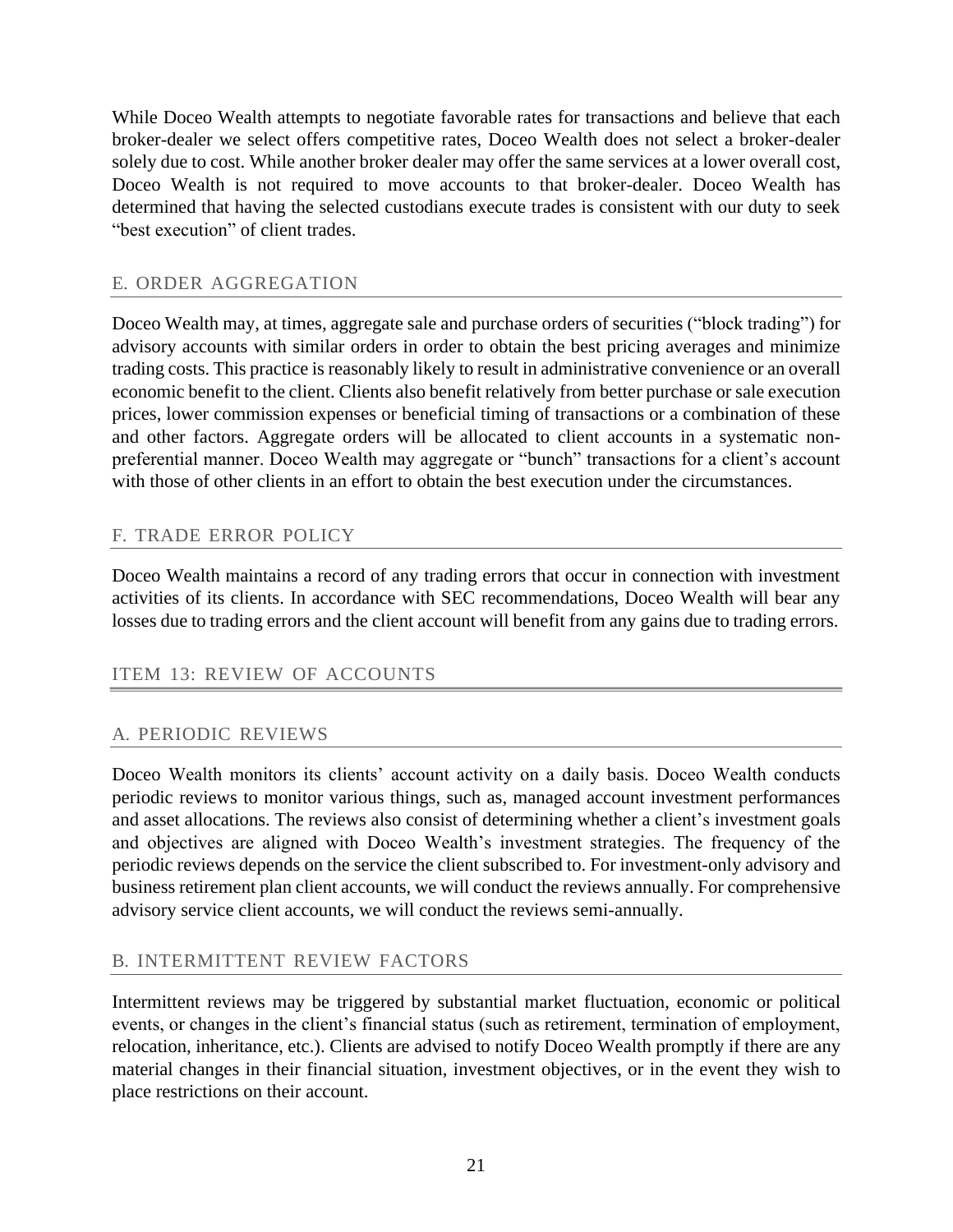#### C. REPORTS

Clients may receive confirmations of purchases and sales in their accounts and will receive, at least quarterly, statements containing account information such as account value, transactions, and other relevant information. Confirmations and statements are prepared and delivered by the custodian.

#### <span id="page-22-0"></span>ITEM 14: CLIENT REFERRALS AND OTHER COMPENSATION

#### A. ECONOMIC BENEFITS FROM OTHERS

Doceo Wealth does not receive an economic benefit (such as sales awards or other prizes) from any third party for providing investment advice or other advisory services to its clients.

As disclosed under Item 12, above, Doceo Wealth participates in TD Ameritrade's institutional customer program and Doceo Wealth may recommend TD Ameritrade to clients for custody and brokerage services. There is no direct link between Doceo Wealth's participation in the program and the investment advice it gives to its clients, although Doceo Wealth receives economic benefits through its participation in the program that are typically not available to TD Ameritraderetail investors. These benefits include the following products and services (provided without costor at a discount): receipt of duplicate client statements and confirmations; research related products and tools; consulting services; access to a trading desk serving Doceo Wealth participants; access to block trading (which provides the ability to aggregate securities transactions for execution and then allocate the appropriate shares to client accounts); the ability to have advisory fees deducted directly from client accounts; access to an electronic communications network for client order entry and account information; accessto mutual funds with no transactionfees and to certain institutional money managers; and discounts on compliance, marketing,research, technology, and practice management products or services provided to Doceo Wealth bythird party vendors. TD Ameritrade may also have paid for business consulting and professional services received by Doceo Wealth's related persons. Some of the products and services made available by TD Ameritrade through the program may benefit Doceo Wealth but may not benefit its client accounts. These products or services may assist Doceo Wealth in managing and administering client accounts, including accounts not maintained at TD Ameritrade. Otherservices made available by TD Ameritrade are intended to help Doceo Wealth manage and furtherdevelop its business enterprise. The benefits received by Doceo Wealth or its personnel through participation in the program do not depend on the amount of brokerage transactions directed to TDAmeritrade. As part of its fiduciary duties to clients, Doceo Wealth endeavors at all times to put the interests of its clients first. Clients should be aware, however, that the receipt of economic benefits by Doceo Wealth or its related persons in and of itself creates a potential conflict of interest and may indirectly influence the Doceo Wealth's choice of TD Ameritrade for custody and brokerage services.

#### B. COMPENSATION TO UNAFFILIATED THIRD PARTIES

Doceo Wealth may, at times, enter into soliciting agreements to provide cash compensation to third parties for client referrals or introductions to Doceo Wealth. Our compensation agreements are in accordance with Rule 206(4)-3 under the Investment Adviser Act of 1940 and the applicablestate regulations. To the extent required by Rule 206(4)-3 or applicable state regulations; the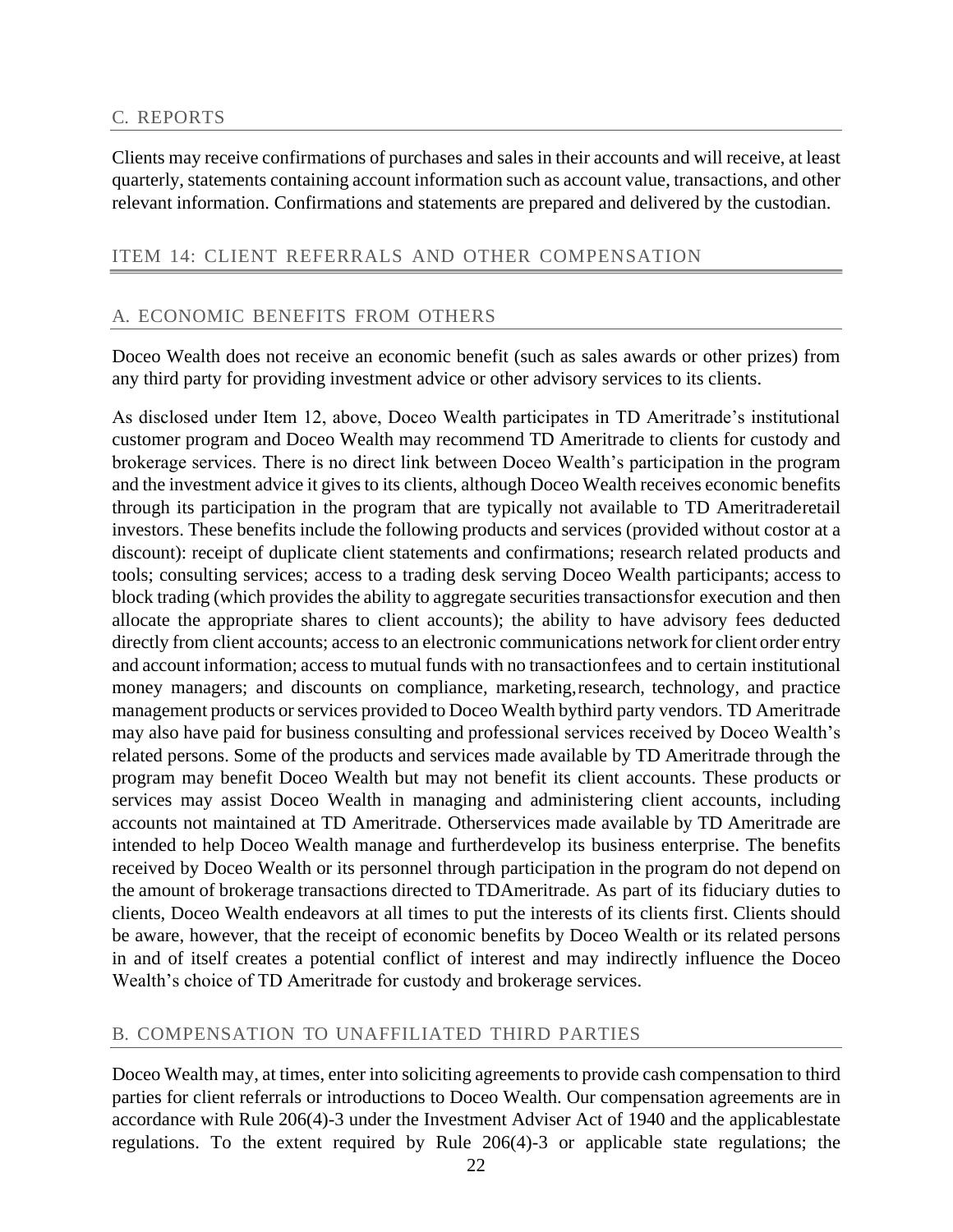compensation is disclosed to clients by the third-party referral source in a separate disclosure document. Generally, these arrangements provide compensation equal to a specific percentage of certain fees received by Doceo Wealth. This arrangement creates a conflict of interest in that cash compensation may impair the solicitor's evaluation of the client's suitability for Doceo Wealth 's programs. To mitigate or remedy this conflict of interest the Chief Compliance Officer will review referrals to ensure suitability with Doceo Wealth's programs before compensating the solicitor. Prior to compensating any individual for referrals, Doceo Wealth will ensure that these individual solicitors are appropriately registered as investment adviser representatives, if registration is required by the jurisdictions in which solicitation activities are conducted.

Certain clients that engage Doceo Wealth's services as result of referrals from Introducing Advisors may pay more or less to obtain Doceo Wealth's investment management services than do other clients, since a portion of the overall fee may be determined by the Introducing Advisor. In such situations, where the client pays more, the engagement shall result in an additional charge to the client in excess of what the client would have paid if the client were to engage the services of Doceo Wealth, independent of the Introducing Advisor's introduction. Variations in the Introducing Advisor's compensation may be due to the Introducing Advisor's role as an unaffiliated investment adviser or investment adviser representative for the consulting and monitoring services the Introducing Advisor may provide to the client on an ongoing basis relative to the client's engagement of Doceo Wealth. Such arrangements, and their terms and conditions, are exclusively determined between the client and the Introducing Advisor, and Doceo Wealth will not be a party to these arrangements. Retail clients may pay more or less to obtain Doceo Wealth's investment management services than clients referred to Doceo Wealth by an Introducing Advisor.

## <span id="page-23-0"></span>ITEM 15: CUSTODY

## A. CUSTODIAN OF ASSETS

Custody means holding, directly or indirectly, client funds or securities, or having any authority to obtain possession of them.

Doceo Wealth has custody due to its authority to deduct advisory fees from client accounts and because it can, subject to a standing letter of authorization, dispose of client funds or securities. Doceo Wealth will not maintain physical possession of client funds and securities.

Instead, client's funds and securities are held by a Doceo Wealth preferred, qualified custodian.

While Doceo Wealth does not have physical custody of client funds or securities, payments of fees may be paid by the custodian from the custodial brokerage account that holds client funds pursuant to the client's account application. Prior to permitting direct debit of fees, each client provides written authorization permitting fees to be paid directly from the custodian.

From time to time, Doceo Wealth may receive standing letters of authorization from a client ("SLOA") whereby the client instructs its custodian to accept instruction from Doceo Wealth to direct funds from the client's account to specific accounts of the client ("First Party SLOA") or to third parties unrelated to Doceo Wealth and its investment adviser representatives ("Third Party SLOA"). Doceo Wealth will review each SLOA prior to acceptance to ensure it meets these requirements. It will also periodically review the SLOAs it has from clients to ensure it meets these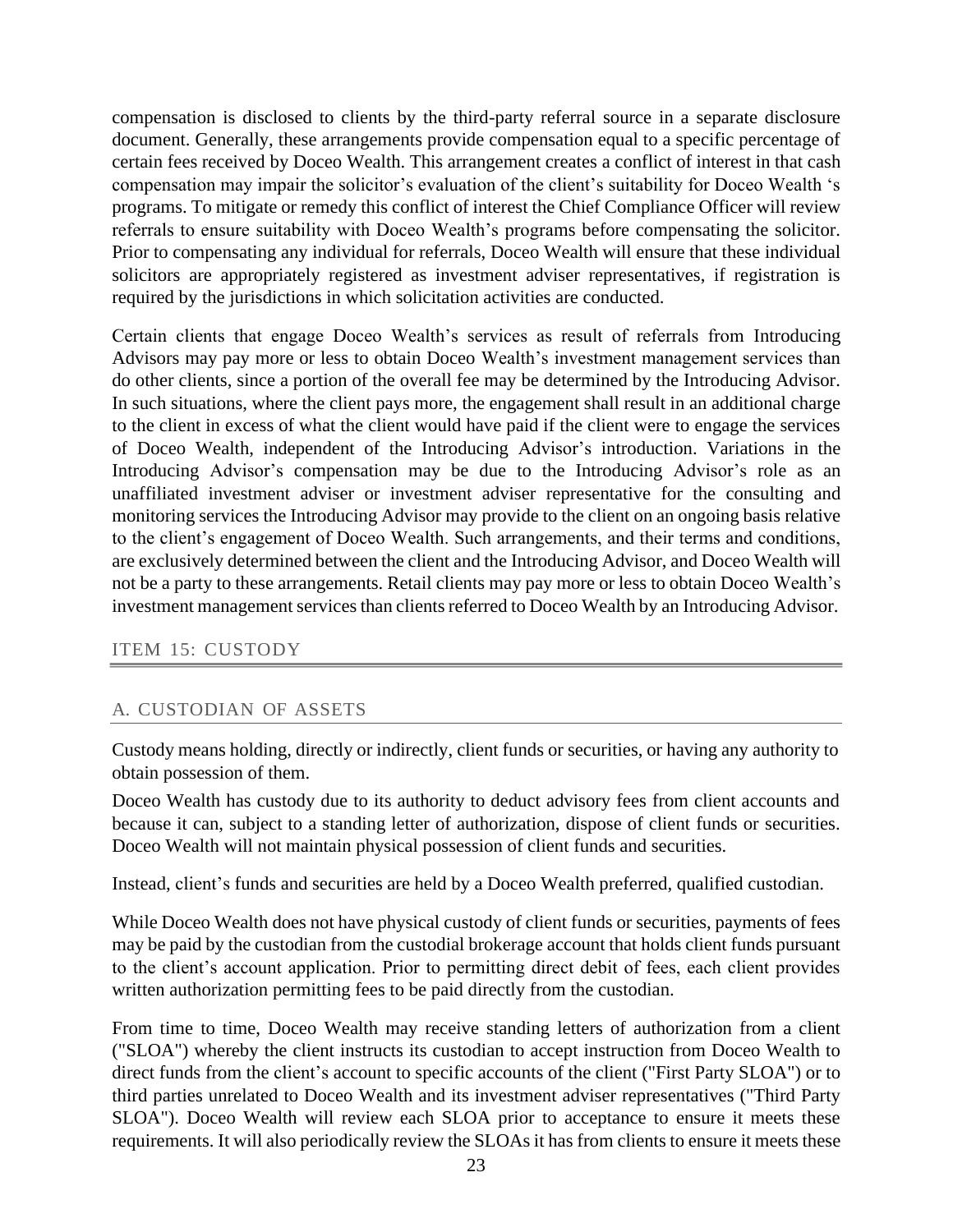criteria.

**First Party Standing Letters of Authorization.** Under applicable SEC guidance, Doceo Wealth may accept First Party SLOAs without being deemed to have custody if the First Party SLOAs meet the following criteria:

- (a) It is authorized by the client.
- (b) A copy of the authorization is provided to the qualified custodians.
- (c) It clearly specifies the name and account numbers (including ABA routing numbers) on the sending and receiving accounts and the qualified custodian holding each of those accounts.
- (d) It identifies the accounts as belonging to the client.

**Third-Party Standing Letters of Authorization.** In the case of Third-Party SLOAs, Doceo Wealth may be deemed to have custody of such client's funds under applicable federal law. Under applicable SEC guidance, Doceo Wealth may accept such custody without the requirement to obtain an annual surprise audit examination if the SLOAs meet the criteria set forth below.

- (a) The Client provides an instruction to the qualified custodian, in writing, that includes the client's signature, the third party's name, and either the third party's address or the third party's account number at a custodian to which the transfer should be directed.
- (b) The client authorizes Doceo Wealth, in writing, either on the qualified custodian's form or separately, to direct transfers to the third party either on a specified schedule or from time to time.
- (c) The client's qualified custodian performs appropriate verification of the instruction, such as a signature review or other method to verify the client's authorization, and provides a transfer of funds notice to the client promptly after each transfer.
- (d) The client has the ability to terminate or change the instruction to the client's qualified custodian.
- (e) Doceo Wealth and its investment adviser representatives have no authority or ability to designate or change the identity of the third party, the address, or any other information about the third party contained in the client's instruction.
- (f) Doceo Wealth maintains records showing that the third party is not a related party of the investment advisor or located at the same address as the investment advisor.
- (g) The client's qualified custodian sends the client, in writing, an initial notice confirming the instruction and an annual notice reconfirming the instruction.

## B. ACCOUNT STATEMENTS

Although Doceo Wealth is the client's adviser, the client's statements will be mailed or made available electronically by the broker-dealer or custodian. When the client receives these statements, they should be reviewed carefully. Clients should compare asset values, holdings, and fees on the statement to that in the account statement issued the previous period.

## <span id="page-24-0"></span>ITEM 16: INVESTMENT DISCRETION

It is Doceo Wealth's customary procedure to have full discretionary authority in order to supervise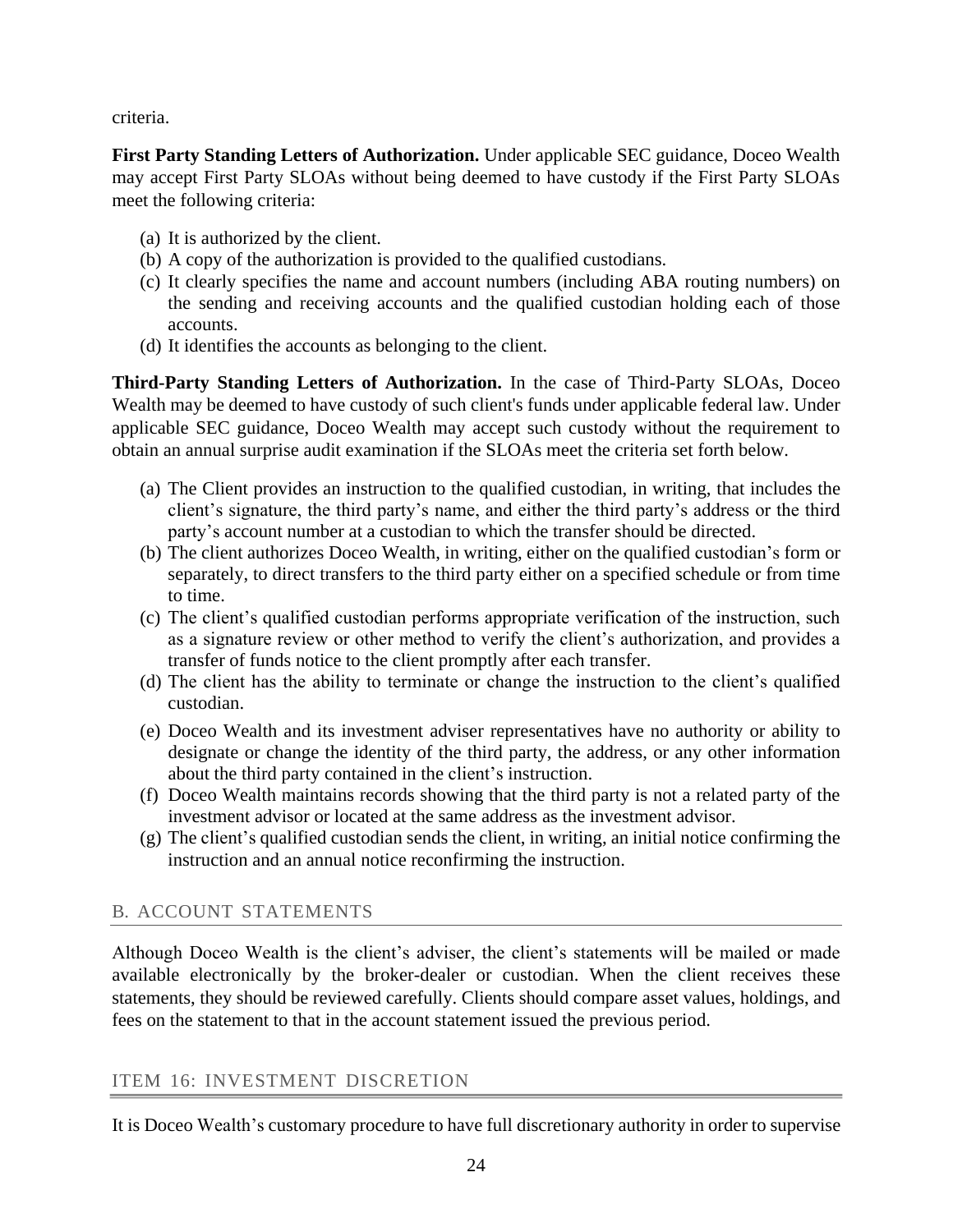and direct the investments of a client's accounts. Clients grant this authority upon execution of Doceo Wealth's IMA. This authority is for the purpose of making and implementing investment decisions, without the client's prior consultation. All investment decisions are made in accordance with the client's stated investment objectives. Other than management fees due to Doceo Wealth, which Doceo Wealth will receive directly from the custodian, Doceo Wealth's discretionary authority does not give authority to take or have possession of any assets in the client's account or to direct delivery of any securities or payment of any funds held in the account to Doceo Wealth. Furthermore, Doceo Wealth's discretionary authority by agreement does not allow it to direct the disposition of such securities or funds to anyone except the account owner.

## <span id="page-25-0"></span>ITEM 17: VOTING CLIENT SECURITIES

Doceo Wealth will not vote proxies which are solicited for securities held in client accounts. Doceo Wealth will not be required to render any advice with respect to the voting of proxies solicited by or with respect to the issuers of securities in which assets of the client's account may be invested in occasionally. Furthermore, Doceo Wealth will not take any action or render any advice with respect to any securities held in any client's accounts that are named in or subject to class action lawsuits. Doceo Wealth will however, forward to the client any information received by Doceo Wealth regarding class action legal matters involving any security held in the client's account.

## <span id="page-25-1"></span>ITEM 18: FINANCIAL INFORMATION

## A. BALANCE SHEET REQUIREMENT

Doceo Wealth is not the qualified custodian for client funds or securities and does not require prepayment of fees of more than \$1,200 per client, six (6) months or more in advance.

## B. FINANCIAL CONDITION

Doceo Wealth does not have any financial impairment that would preclude the Firm from meeting contractual commitments to clients.

## C. BANKRUPTCY PETITION

Doceo Wealth has not been the subject of a bankruptcy petition at any time during the last 10 years.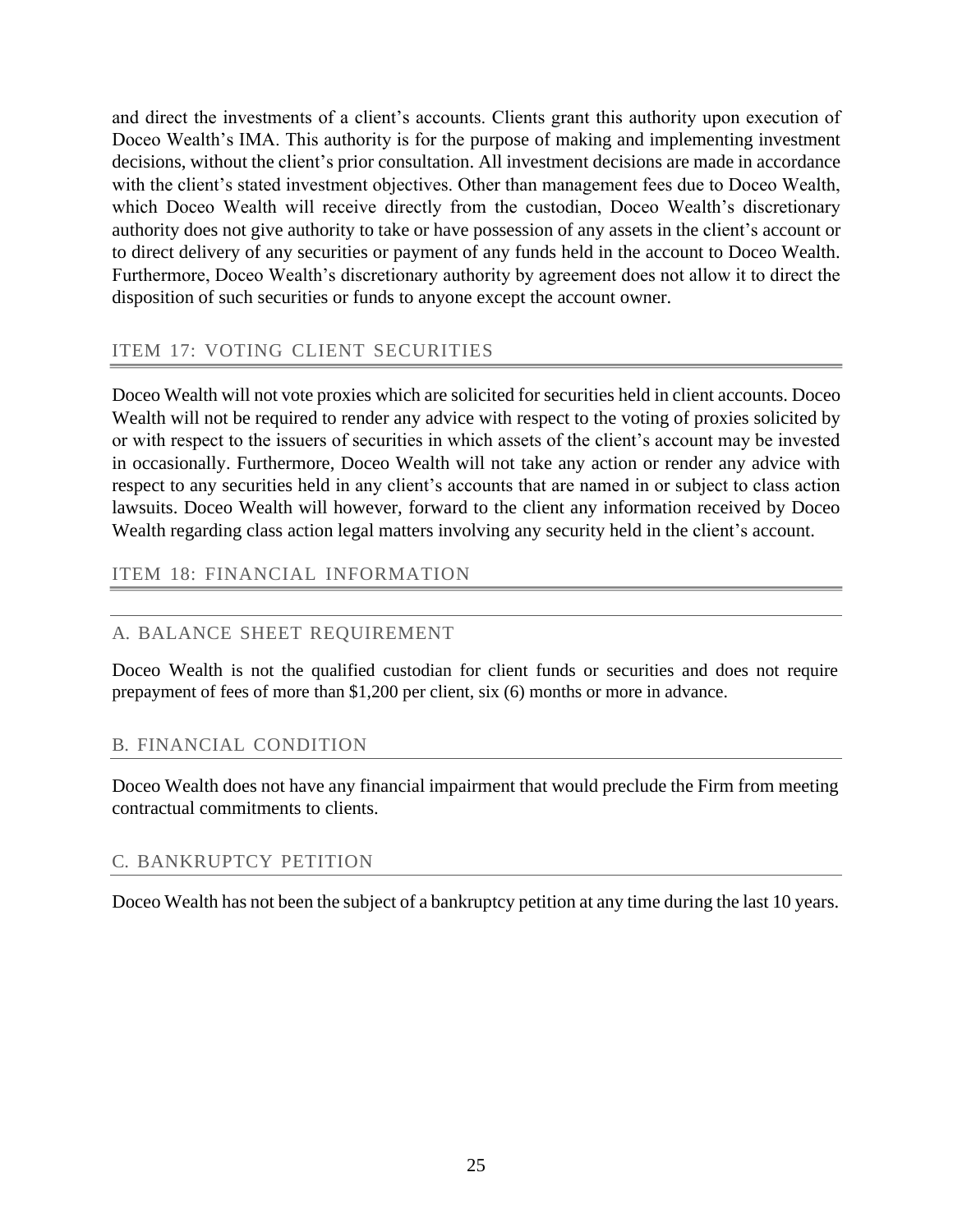## <span id="page-26-0"></span>PRIVACY POLICY

An important part of the relationship we have with our clients is the information they share with us. We want each client to know how we treat their private information.

We keep personal information such as Social Security Numbers and account balances confidential. We take steps to safeguard this data from anyone who should not have access to it. We do not sell this information to anyone.

In dealing with Doceo Wealth, LLC, clients can expect that we will take the steps outlined below to keep all their information confidential and secure.

#### OUR PRIVACY POLICY

In providing financial services and products to our clients, we collect certain non-public information about them. Our policy is to keep this information confidential and strictly safeguarded, and to use or disclose it only as needed to provide services to our clients, or as permitted by law. Protecting your privacy is important to us.

#### INFORMATION WE COLLECT

The non-public personal information we have about clients includes what they give us when opening an account or communicating with us. This could include:

- Name and address
- Social Security Number
- Investment objectives and experience
- Financial circumstances
- Employment history
- Account balance and account transactions

## INFORMATION WE DISCLOSE

Doceo Wealth will not disclose information regarding you or your account, except under the following circumstances : (i) to entities that perform services for Doceo Wealth or function on its behalf, including financial service providers, such as a clearing broker-dealer, investment company, insurance company, other investment adviser or one of our affiliated entities; (ii) to third parties who perform services or marketing, client resource management or other parties to help manage your account; (iii) to your attorney, trustee or anyone else who represents you in a fiduciary capacity; (iv) to our attorneys, accountants or auditors; and (v) to government entities or other third parties in response to subpoenas or other legal process as required by law or to comply with regulatory inquiries.

We do not sell personal client information to anyone.